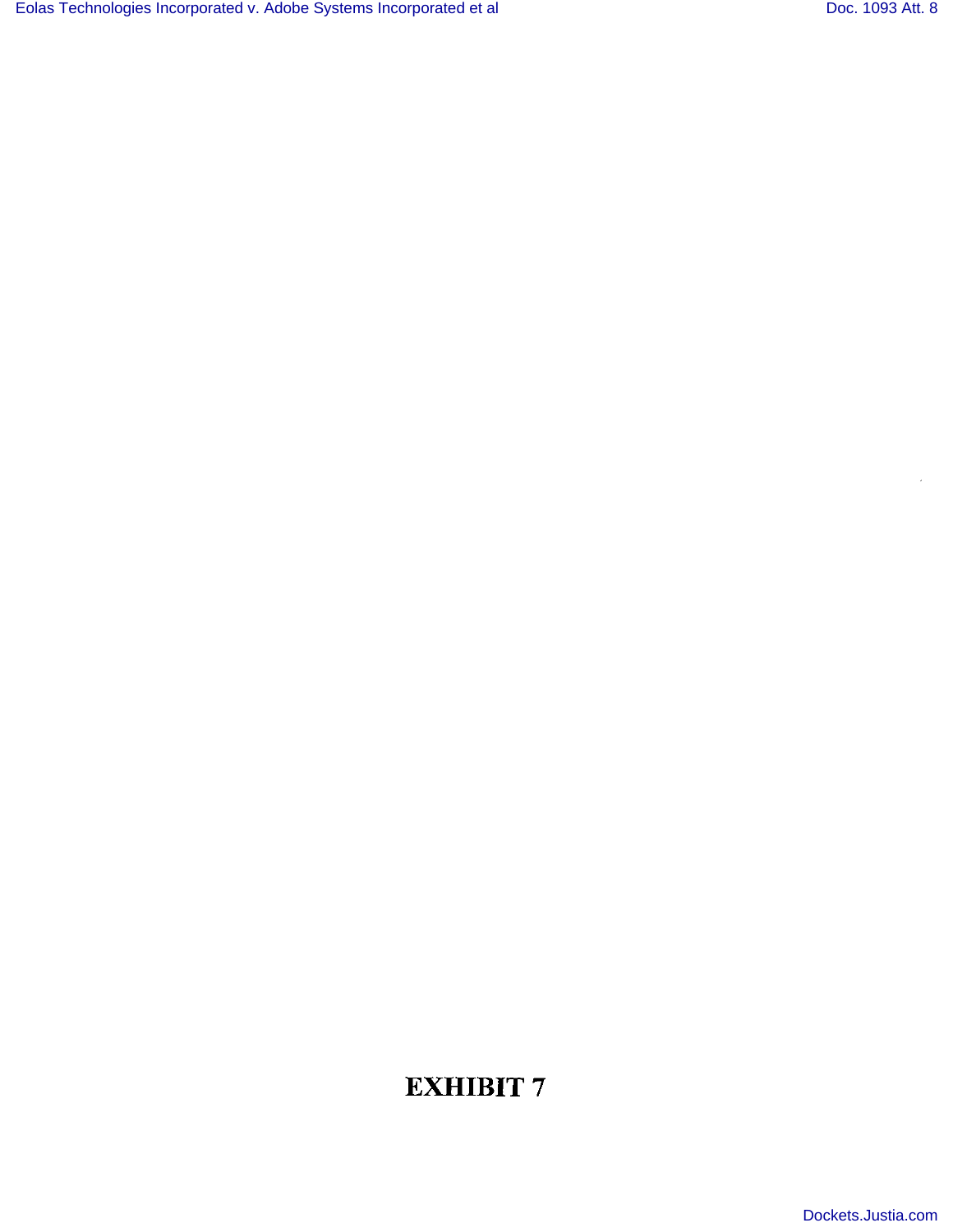#### IN THE UNTED STATES DISTRICT COURT FOR THE EASTERN DISTRICT OF TEXAS TYLER DIVISION

| <b>Eolas Technologies Incorporated,</b>     |                                                                |
|---------------------------------------------|----------------------------------------------------------------|
| Plaintiff,                                  | က္မွားတိုးတိုးထားတယ္မွာတက္မွာတက္မွာတက္မွာတက္မွာတက္မွာတက္မွာတက္ |
| VS.                                         |                                                                |
| Adobe Systems Inc., Amazon.com, Inc.,       |                                                                |
| Apple Inc., Argosy Publishing, Inc.,        |                                                                |
| <b>Blockbuster Inc., CDW Corp.,</b>         |                                                                |
| Citigroup Inc., eBay Inc., Frito-Lay, Inc., |                                                                |
| The Go Daddy Group, Inc., Google Inc.,      |                                                                |
| J.C. Penney Company, Inc., JPMorgan         |                                                                |
| Chase & Co., New Frontier Media, Inc.,      |                                                                |
| Office Depot, Inc., Perot Systems Corp.,    |                                                                |
| Playboy Enterprises International, Inc.,    |                                                                |
| Rent-A-Center, Inc., Staples, Inc., Sun     |                                                                |
| Microsystems Inc., Texas Instruments Inc.,  |                                                                |
| <b>Yahoo! Inc., and YouTube, LLC</b>        |                                                                |
|                                             |                                                                |
|                                             |                                                                |

Defendants.

§ Civil Action No. 6:09-CV-00446-LED

**JURY TRIAL** 

### PLAINTIFF'S THIRD SET OF INTERROGATORIES (NO. 9) TO BE SEPARATELY ANSWERED BY EACH DEFENDANT

§

Plaintiff Eolas Technologies Incorporated ("Eolas" or "Plaintiff') files this Third Set of Interrogatories to Defendants Adobe Systems Inc. ("Adobe"), Amazon.com, Inc. ("Amazon"), Apple Inc. ("Apple"), CDW LLC ("CDW"), Citigroup Inc. ("Citigroup"), eBay Inc. ("eBay"), Frito-Lay, Inc. ("Frito-Lay"), The Go Daddy Group, Inc. ("Go Daddy"), Google Inc. ("Google"), J.C. Penney Company, Inc. ("J.C. Penney"), JPMorgan Chase & Co. ("JPMorgan Chase"), New Frontier Media, Inc. ("New Frontier Media"), Office Depot, Inc. ("Office Depot"), Perot Systems Corp. ("Perot Systems"), Playboy Enterprises International, Inc. ("Playboy"), Rent-A-Center, Inc. ("Rent-A-Center"), Staples, Inc. ("Staples"), Oracle America, Inc., f/k/a Sun Microsystems, Inc. ("Sun Microsystems"), Texas Instruments Inc. ("Texas Instruments"),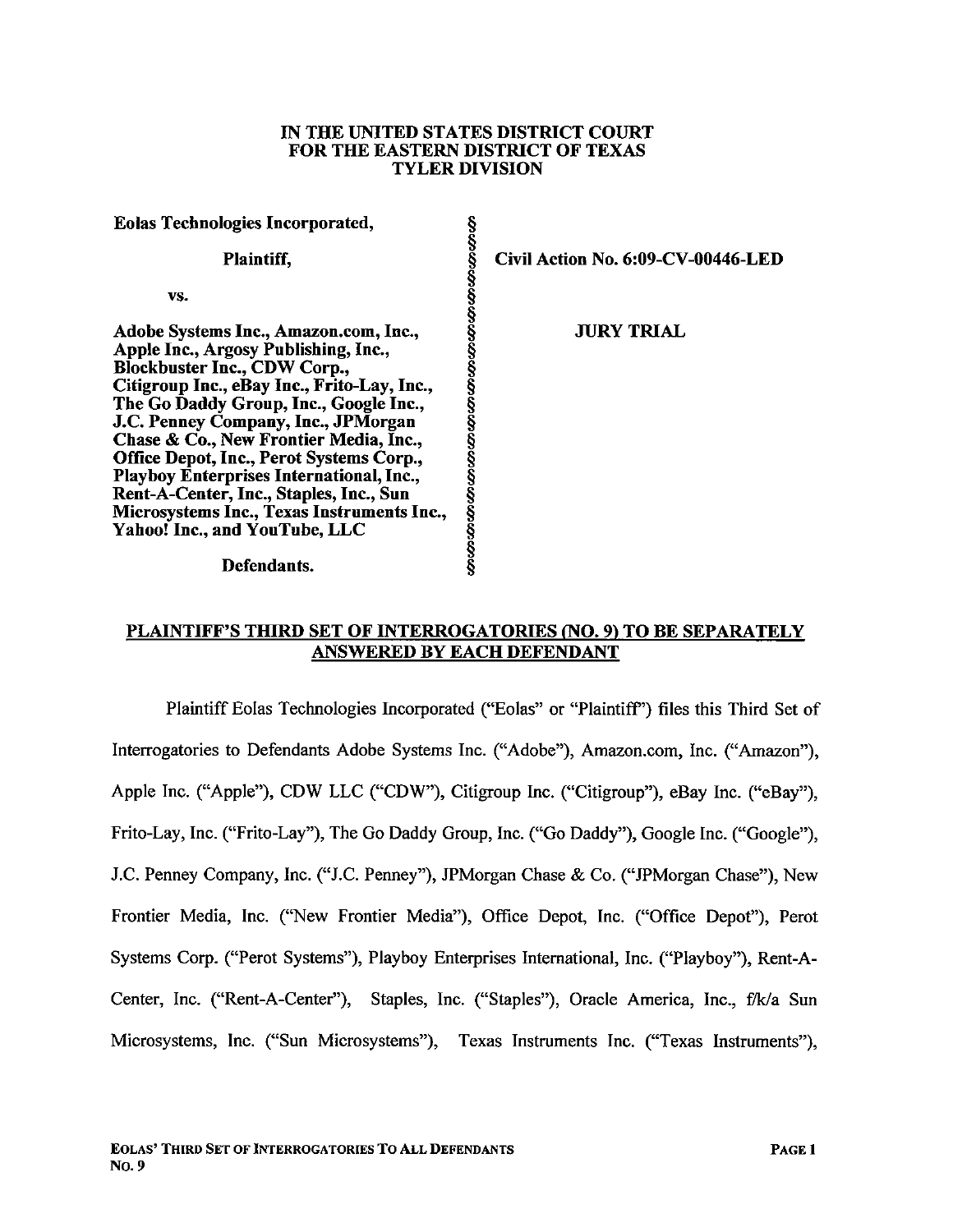Yahoo! Inc. ("Yahoo") and YouTube, LLC ("YouTube") (collectively "Defendants"). The answers should be served upon counsel for Eolas as provided by Fed. R. Civ. P. 33.

#### I. INSTRUCTIONS

1. For the following interrogatories the information sought is that which is current to the date of your response. The following interrogatories are of a continuing nature and supplemental responses are required in accordance with Federal Rule of Civil Procedure 26(e).

2. If any information is withheld on the basis of a claim of privilege or work product, then the answer shall: generally identify the information withheld by subject matter, author, addressees, and carbon copy recipient(s); state the basis for witholding the information; and identify the person(s) knowledgeable about the subject matter of the withheld information.

3. If any documents referred to in your response to these interrogatories were, but are no longer in your possession, custody, or control, state what disposition was made of them and when. If any documents referred to in response to these interrogatories have been lost or destroyed, describe in detail the circumstances of such loss or destruction and identify each lost or destroyed document (and all fies that contained such documents).

4. If the procedure for answering interrogatories as authorized by Fed. R. Civ. P. 33(d) is used, for each interrogatory and subpart thereof, specify the production (i.e., Bates) numbers of the specific document or group of documents accompanying your response.

#### II. DEFINTIONS

The following terms and definitions shall apply to these Interrogatories:

- 1. "And" as used herein shall mean and/or.
- 2. "Identify," when used with reference to: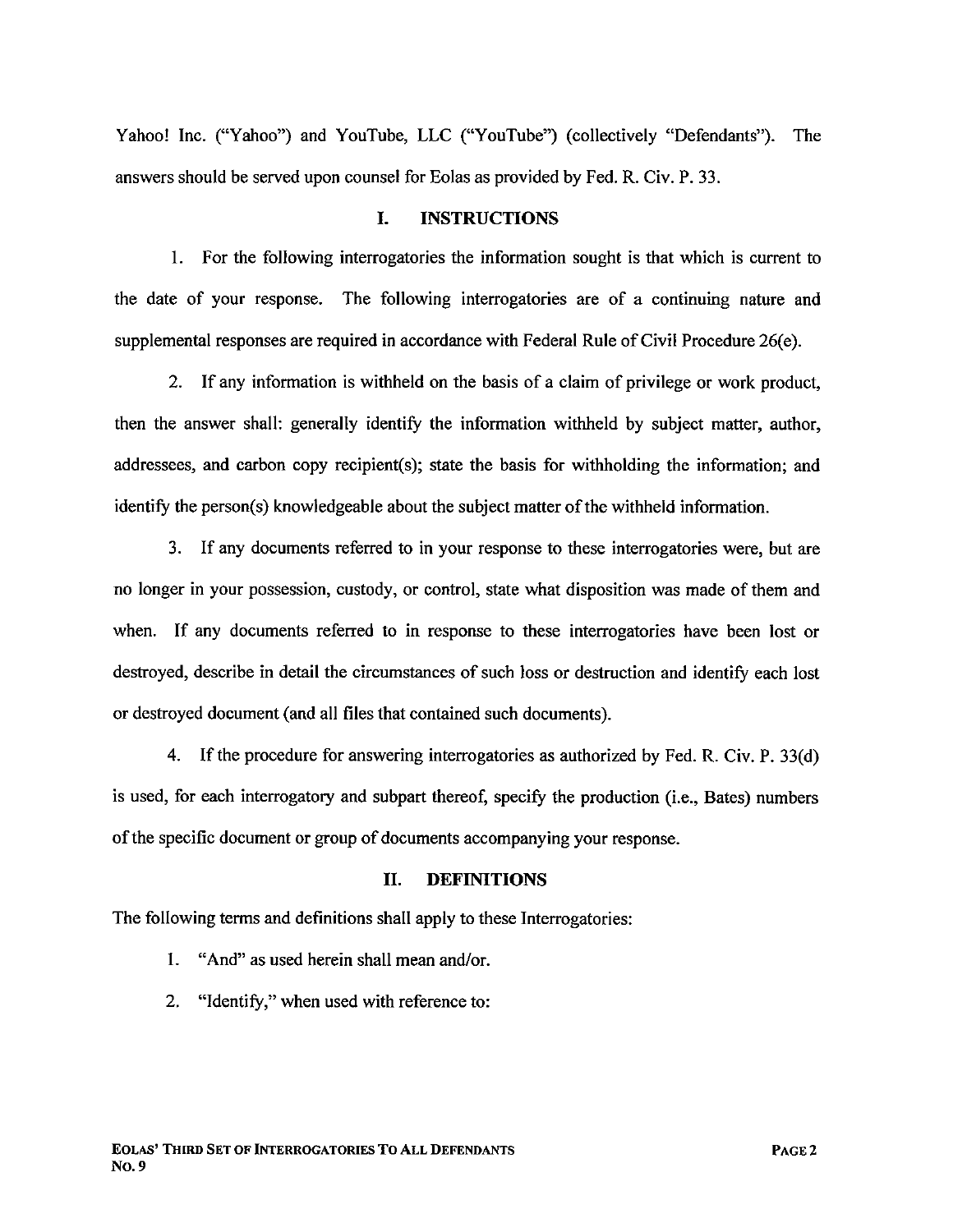(a) an individual person, means to state his full name, present or last known employer, job title, present or last known residence addresses and telephone number, and present or last known business addresses and telephone number.

(b) a business entity, means to state the full name and address of the entity and the names and positions of the individual or individuals connected with such entity who have knowledge of the information requested.

(c) a document, means to state the type of document (letter, memorandum, etc.), its date, author(s) or originator(s), addressee(s), all individuals who received copies of the document, the identity of persons known or presumed by you to have present possession, custody or control thereof, and a brief description of the subject matter and present location. The foregoing is unnecessary if the document is being produced to Eolas in lieu of the answer to an Interrogatory. If the document has already been produced, "identifY" means to provide the production number of the document.

3. "Person" shall refer to any natural person, firm, association, partership, corporation, group, organization or other form of legal business entity.

4. "Adobe" means Adobe Systems Inc., and includes any officers, directors, partners, associates, employees, staff members, agents, representatives, attorneys, subsidiaries foreign or domestic, parents, affliates, divisions, successors, predecessors, and any other related entities, and specifically includes all assets or companies that have been acquired by Adobe or with respect to which it has succeeded to rights or obligations.

5. "Amazon" means Amazon.com, Inc., and includes any officers, directors, partners, associates, employees, staff members, agents, representatives, attorneys, subsidiaries foreign or domestic, parents, affiiates, divisions, successors, predecessors, and any other related entities,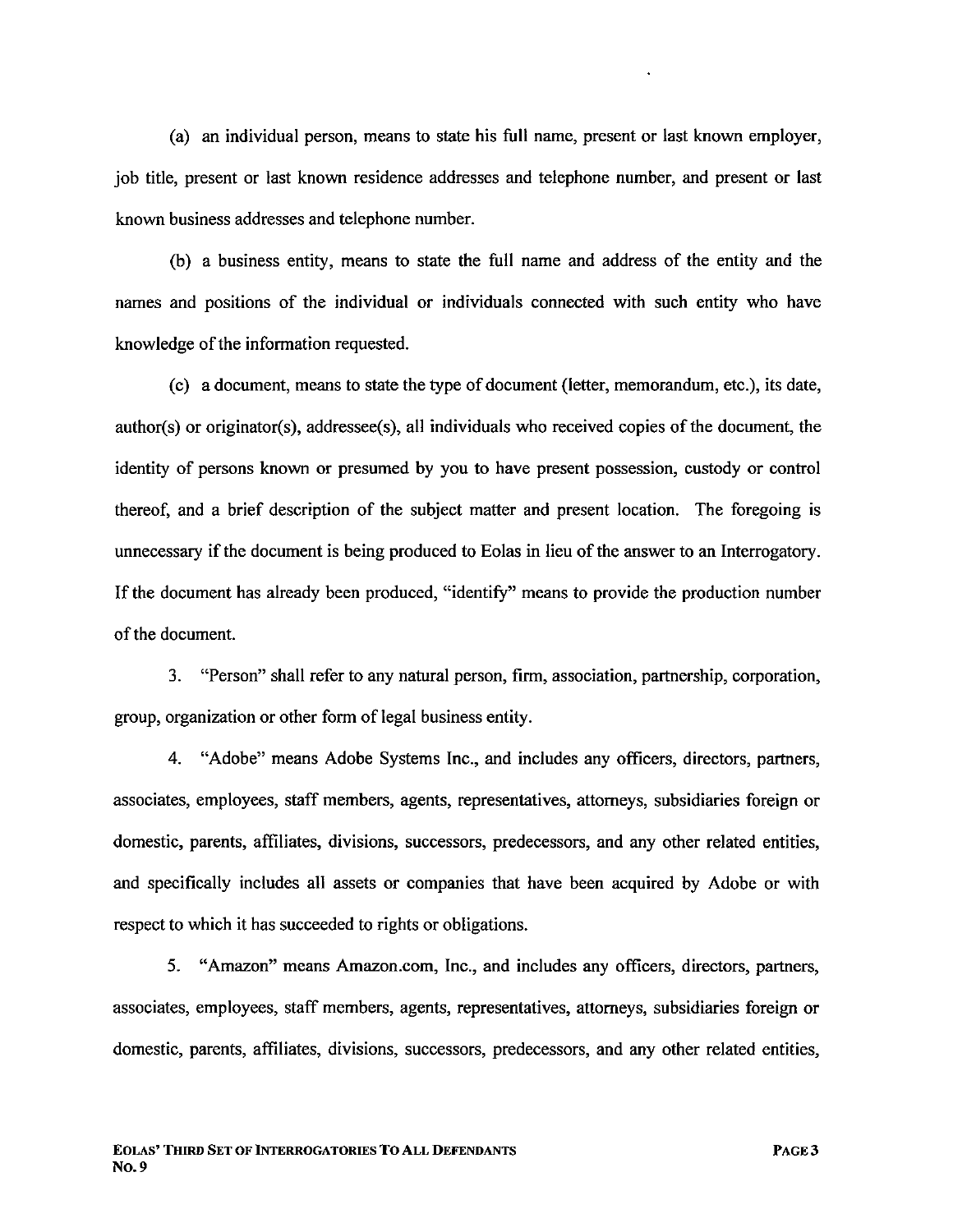and specifically includes all assets or companies that have been acquired by Amazon or with respect to which it has succeeded to rights or obligations.

6. "Apple" means Apple, Inc., and includes any offcers, directors, partners, associates, employees, staff members, agents, representatives, attorneys, subsidiaries foreign or domestic, parents, affliates, divisions, successors, predecessors, and any other related entities, and specifically includes all assets or companies that have been acquired by Apple or with respect to which it has succeeded to rights or obligations.

7. "CDW" means CDW LLC, and includes any officers, directors, partners, associates, employees, staff members, agents, representatives, attorneys, subsidiaries foreign or domestic, parents, affliates, divisions, successors, predecessors, and any other related entities, and specifically includes all assets or companies that have been acquired by CDW or with respect to which it has succeeded to rights or obligations.

8. "Citigroup" means Citigroup, Inc., and includes any officers, directors, partners, associates, employees, staff members, agents, representatives, attorneys, subsidiaries foreign or domestic, parents, affiiates, divisions, successors, predecessors, and any other related entities, and specifically includes all assets or companies that have been acquired by Citigroup or with respect to which it has succeeded to rights or obligations.

9. "eBay" means eBay, Inc. and/or PayPal, Inc. and includes any officers, directors, partners, associates, employees, staff members, agents, representatives, attorneys, subsidiaries foreign or domestic, parents, affiiates, divisions, successors, predecessors, and any other related entities, and specifically includes all assets or companies that have been acquired by eBay or with respect to which it has succeeded to rights or obligations.

10. "Frito-Lay" means Frito-Lay, Inc., and includes any officers, directors, partners, associates, employees, staff members, agents, representatives, attorneys, subsidiaries foreign or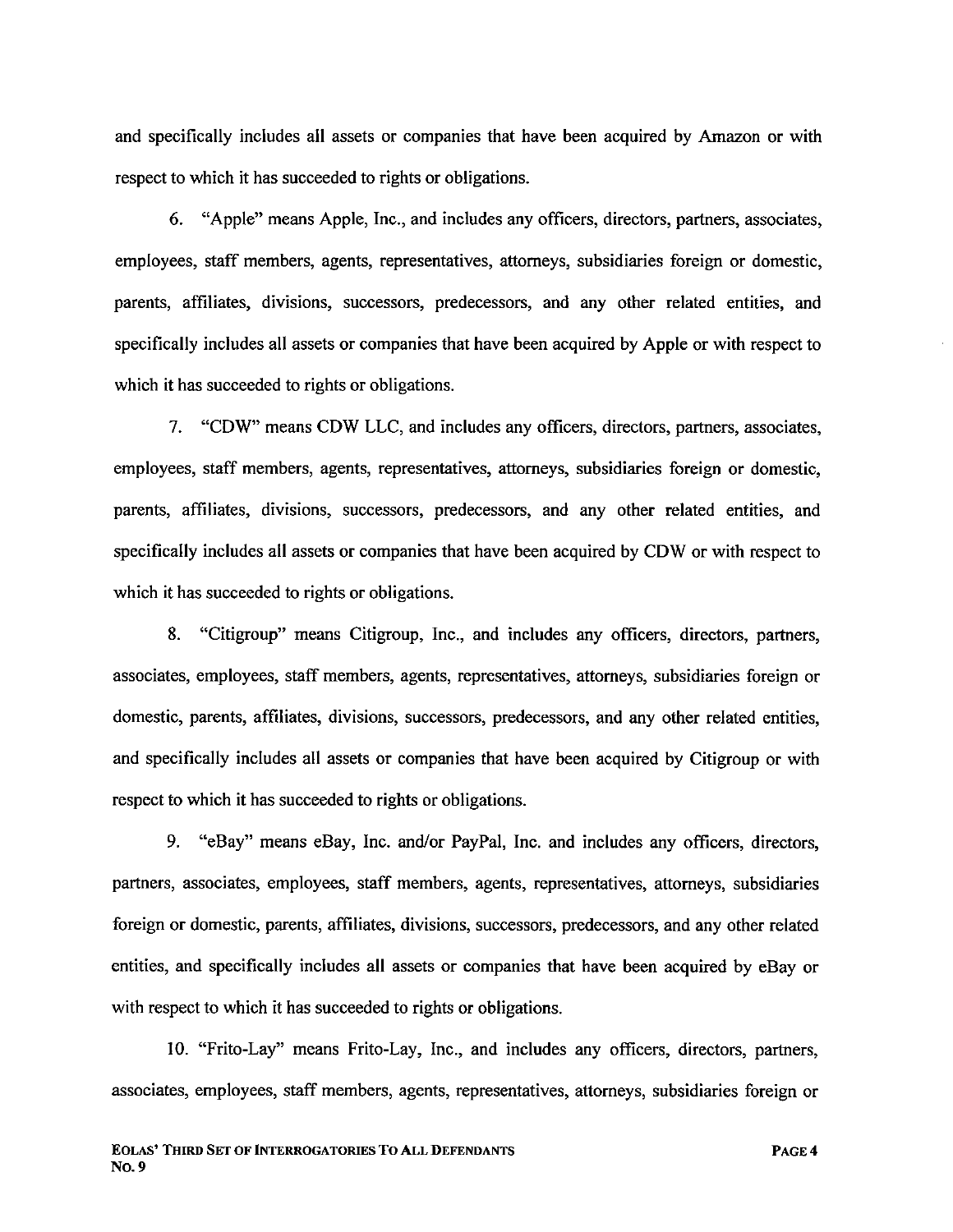domestic, parents, affliates, divisions, successors, predecessors, and any other related entities, and specifically includes all assets or companies that have been acquired by Frito-Lay or with respect to which it has succeeded to rights or obligations.

i I. "Go Daddy" means The Go Daddy Group, Inc. and includes any officers, directors, partners, associates, employees, staff members, agents, representatives, attorneys, subsidiaries foreign or domestic, parents, affliates, divisions, successors, predecessors, and any other related entities, and specifically includes all assets or companies that have been acquired by Go Daddy or with respect to which it has succeeded to rights or obligations.

12. "Google" means Google, Inc., and includes any officers, directors, partners, associates, employees, staff members, agents, representatives, attorneys, subsidiaries foreign or domestic, parents, affliates, divisions, successors, predecessors, and any other related entities, and specifically includes all assets or companies that have been acquired by Google or with respect to which it has succeeded to rights or obligations.

13. "J.C. Penney" means the J.C. Penney Company, Inc., and includes any officers, directors, partners, associates, employees, staff members, agents, representatives, attorneys, subsidiaries foreign or domestic, parents, affliates, divisions, successors, predecessors, and any other related entities, and specifically includes all assets or companies that have been acquired by J.C. Penney or with respect to which it has succeeded to rights or obligations.

14. "JPMorgan" and/or "JPMorgan Chase" means JPMorgan Chase & Co., and includes any officers, directors, partners, associates, employees, staff members, agents, representatives, attorneys, subsidiaries foreign or domestic, parents, affliates, divisions, successors, predecessors, and any other related entities, and specifically includes all assets or companies that have been acquired by JPMorgan and/or JPMorgan Chase or with respect to which it has succeeded to rights or obligations.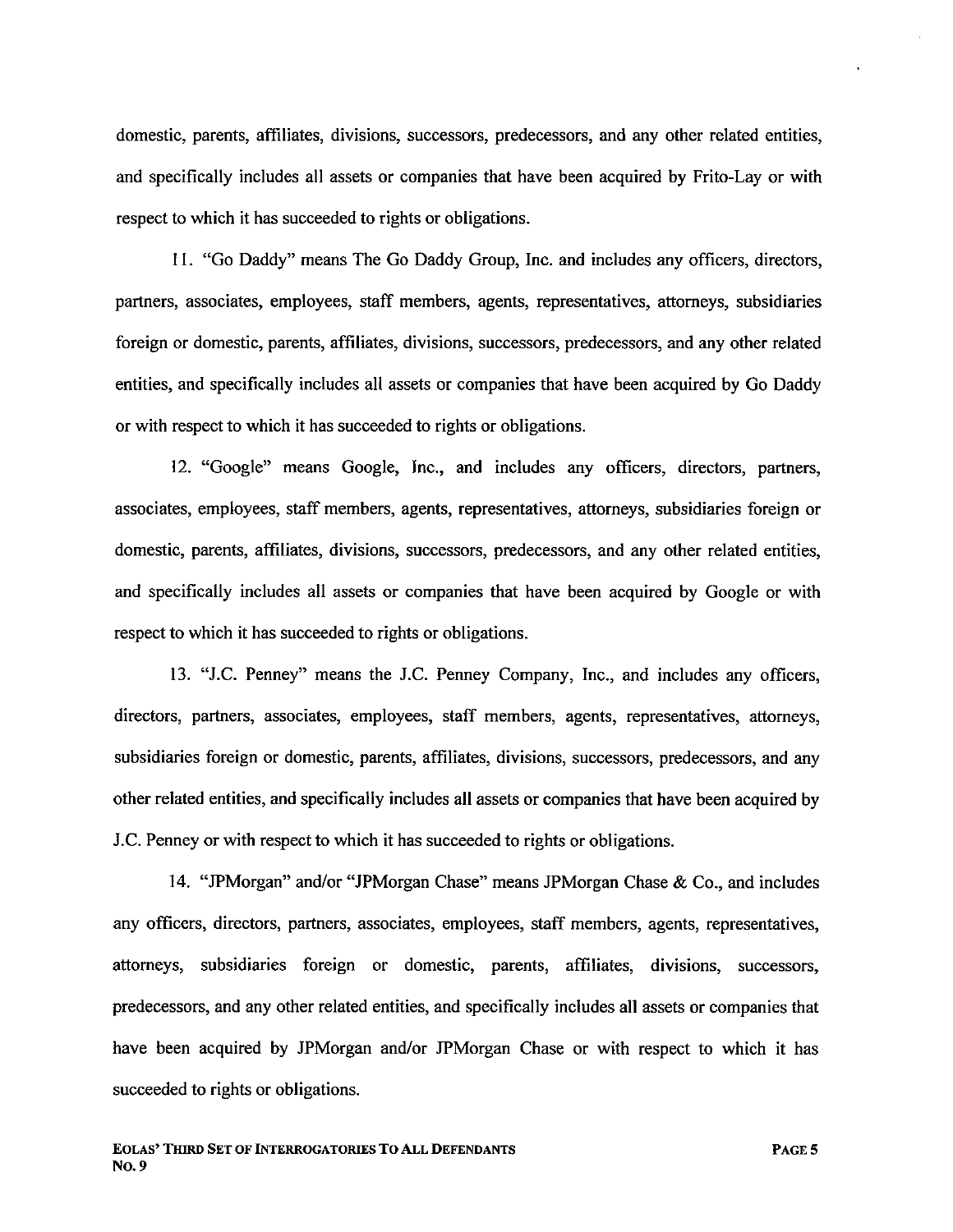15. "New Frontier Media" means New Frontier Media, Inc., and includes any offcers, directors, partners, associates, employees, staff members, agents, representatives, attorneys, subsidiaries foreign or domestic, parents, affliates, divisions, successors, predecessors, and any other related entities, and specifically includes all assets or companies that have been acquired by New Frontier Media or with respect to which it has succeeded to rights or obligations.

16. "Office Depot" means Office Depot, Inc., and includes any officers, directors, partners, associates, employees, staff members, agents, representatives, attorneys, subsidiaries foreign or domestic, parents, affliates, divisions, successors, predecessors, and any other related entities, and specifically includes all assets or companies that have been acquired by Office Depot or with respect to which it has succeeded to rights or obligations.

17. "Perot Systems" means Perot Systems Corp., and includes any offcers, directors, partners, associates, employees, staff members, agents, representatives, attorneys, subsidiaries foreign or domestic, parents, affiiates, divisions, successors, predecessors, and any other related entities, and specifically includes all assets or companies that have been acquired by Perot Systems or with respect to which it has succeeded to rights or obligations.

18. "Playboy" means Playboy Enterprises International, Inc., and includes any officers, directors, partners, associates, employees, staff members, agents, representatives, attorneys, subsidiaries foreign or domestic, parents, affliates, divisions, successors, predecessors, and any other related entities, and specifically includes all assets or companies that have been acquired by Playboy or with respect to which it has succeeded to rights or obligations.

19. "Rent-a-Center" means Rent-A-Center, Inc., and includes any offcers, directors, partners, associates, employees, staff members, agents, representatives, attorneys, subsidiaries foreign or domestic, parents, affliates, divisions, successors, predecessors, and any other related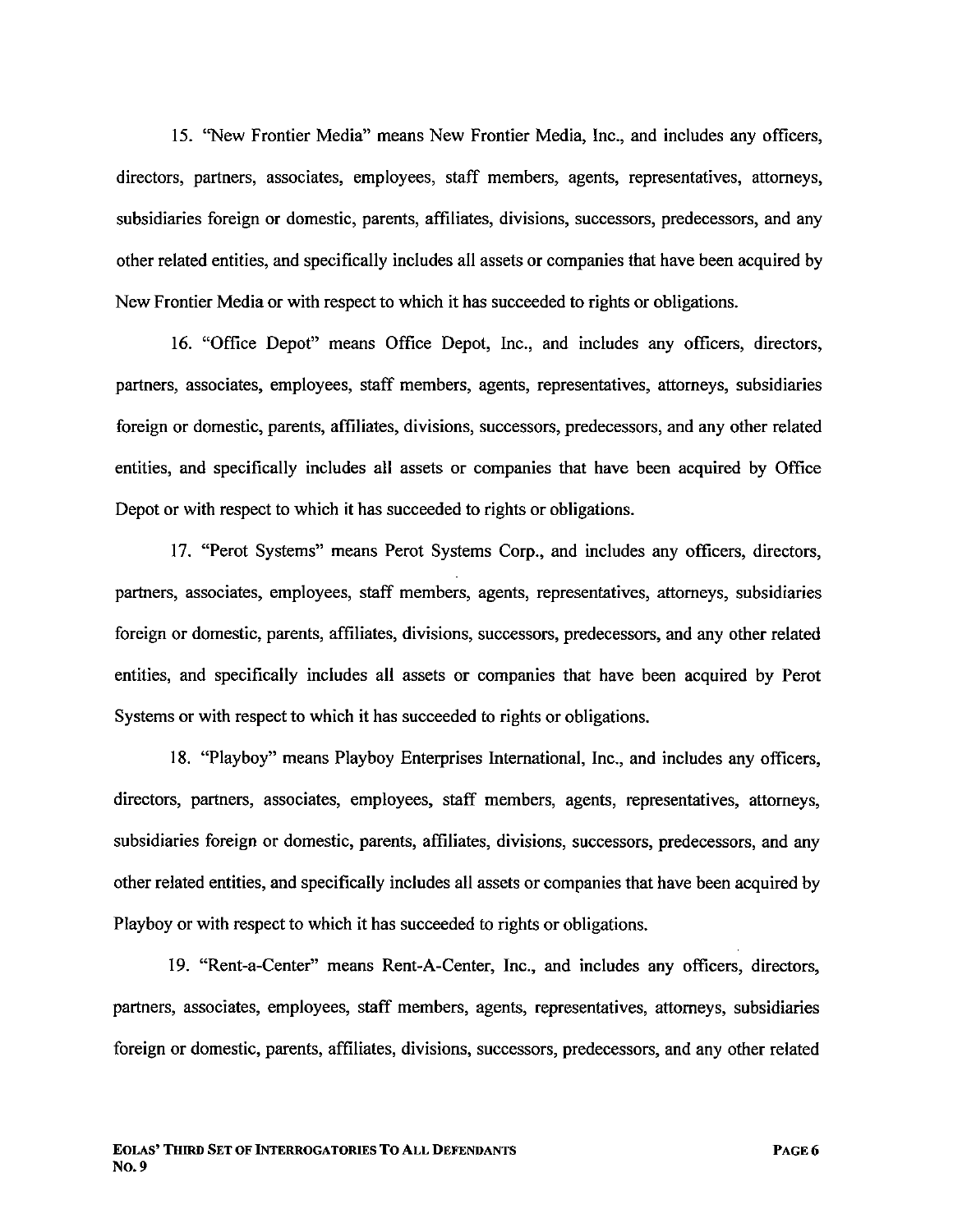entities, and specifically includes all assets or companies that have been acquired by Rent-A-Center or with respect to which it has succeeded to rights or obligations.

20. "Staples" means Staples, Inc., and includes any officers, directors, partners, associates, employees, staff members, agents, representatives, attorneys, subsidiaries foreign or domestic, parents, affliates, divisions, successors, predecessors, and any other related entities, and specifically includes all assets or companies that have been acquired by Staples or with respect to which it has succeeded to rights or obligations.

21. "Sun" and/or "Sun Microsystems" means Oracle America Inc., or Sun Microsystems, Inc., and includes any officers, directors, partners, associates, employees, staff members, agents, representatives, attorneys, subsidiaries foreign or domestic, parents, affliates, divisions, successors, predecessors, and any other related entities, and specifically includes all assets or companies that have been acquired by Sun and/or Sun Microsystems or with respect to which it has succeeded to rights or obligations.

22. "Texas Instruments" means Texas Instruments Inc., and includes any officers, directors, partners, associates, employees, staff members, agents, representatives, attorneys, subsidiaries foreign or domestic, parents, affliates, divisions, successors, predecessors, and any other related entities, and specifically includes all assets or companies that have been acquired by Texas Instruments or with respect to which it has succeeded to rights or obligations.

23. "Yahoo" means Yahoo!, Inc., and includes any officers, directors, partners, associates, employees, staff members, agents, representatives, attorneys, subsidiaries foreign or domestic, parents, affiiates, divisions, successors, predecessors, and any other related entities, and specifically includes all assets or companies that have been acquired by Yahoo or with respect to which it has succeeded to rights or obligations.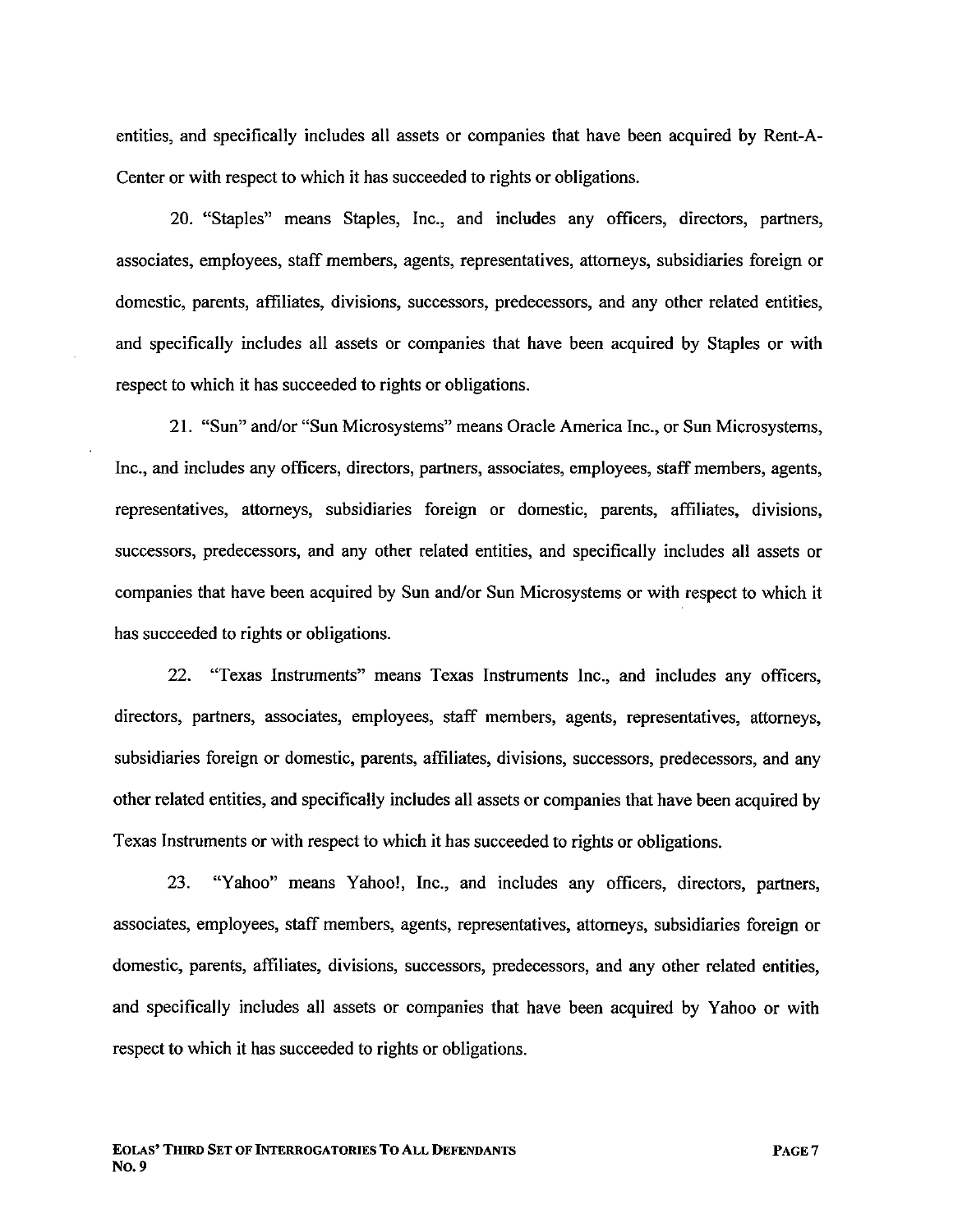24. "YouTube" means YouTube, LLC, and includes any officers, directors, partners, associates, employees, staff members, agents, representatives, attorneys, subsidiaries foreign or domestic, parents, affliates, divisions, successors, predecessors, and any other related entities, and specifically includes all assets or companies that have been acquired by YouTube or with respect to which it has succeeded to rights or obligations.

25. "You," or "Your" means the responding party, depending on who is responding, and includes any officers, directors, partners, associates, employees, staff members, agents, representatives, attorneys, subsidiaries foreign or domestic, parents, affliates, divisions, successors, predecessors, and any other related entities, and specifically includes all assets or companies that you have acquired or with respect to which you have succeeded to rights or obligations.

26. As used herein, the term "document" means and includes, but is not limited to, the following items, whether typed, printed, handwritten, drawn, created, recorded, stored, or reproduced by any means or process and whether or not a claim of privilege or other bar to discovery is asserted: notes, letters, memoranda, correspondence, e-mail, drafts, books, telegrams, telexes, telephone bils, telephone logs, notebooks, charts, tables, lists, graphs, agendas, outlines, schedules, plans, studies, applications, policies, procedures, rules, guidelines, manuals, handbooks, evaluations, worksheets, minutes, bids, bid forms, promissory notes, memoranda of understanding, statements of work, requests for proposal, requests for quotation, letters of intent, contracts, agreements, journal ledgers, accounting ledgers, invoices, spreadsheets, loan agreements, tabulations, compilations, financial statements, income statements, balance sheets, checks, registers, pro-formas, budgets, projections, strategic plans, calendars, diaries, appointment books, records and summaries of meetings, telephone conversations or interviews, investigative reports, consultant reports, credit reports, requests for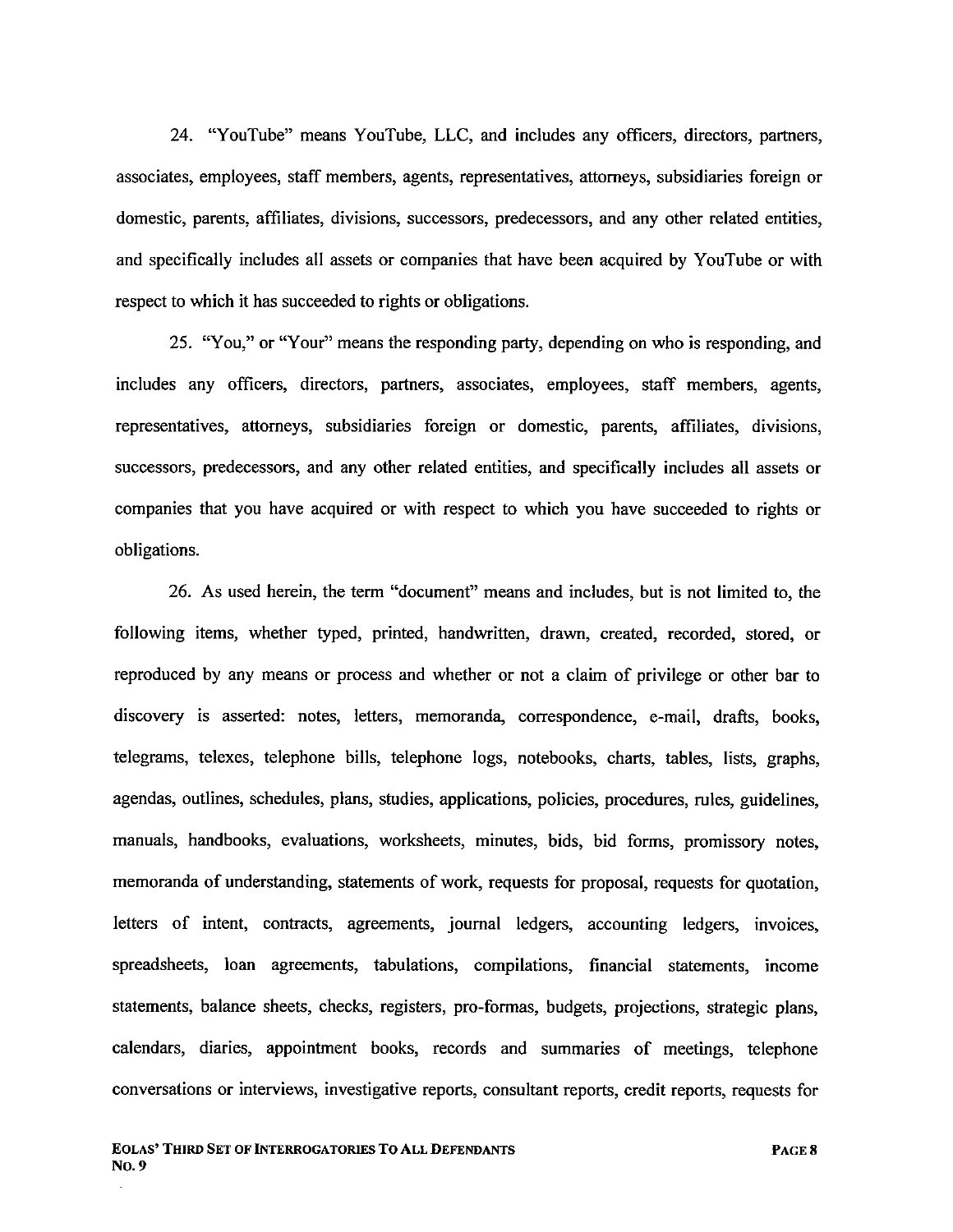information, proposals, videotapes, audio tapes, recordings, computer tapes, computer disks, DVDs, CDs, computer printouts and data stored on any computer-accessible media, databases, call tracking systems, defect tracking systems, consumer relationship systems or software, sales force automations systems, engineering notebooks, lab notebooks, drawings, sketches, designs, ilustrations, diagrams, schematics, engineering drawings, blueprints, CAD, project schedules, design reviews, project reviews, status reports, bug reports, change logs, test results, data books, data sheets, user manuals, installation guides, patch release notes, white papers, application notes, bils of material, product literature, advertising documents, competitive analyses, market share studies, presentations, price lists, product lists, customer lists, catalogs, sales reports, annual reports, government filings, press releases, patents, patent applications (including abandoned applications), fie histories, prior art, prior art searches or reports, foreign patent applications, trademark applications, trademark searches, source code, server code, object code, machine code, source fies, library fies, data fies, text files, program fies, directory fies, and computer applications, systems or software, including my file systems back up, and all other writings or drafts thereof as defined in Federal Rule of Civil Procedure 34(a) and Federal Rule of Evidence  $\S$  1001 and all non-identical copies of the items described above.

27. As used herein, the term "Accused Product(s)" shall have the following meaning, depending on your identity:

a. If you are Adobe, then the term "Accused Product(s)" means, but is not limited to, the following:

> The plug-ins and players identified in the chars titled "906 - Adobe - Authoring Tools and Players" and "985 - Adobe - Authoring Tools and Players" attached to Eolas' P.R. 3-2 submission. This includes, but is not limited to the following: . Flash Player . Flash Player 10.1 . Flash Player for Pocket PC . Flash Lite . Shockwave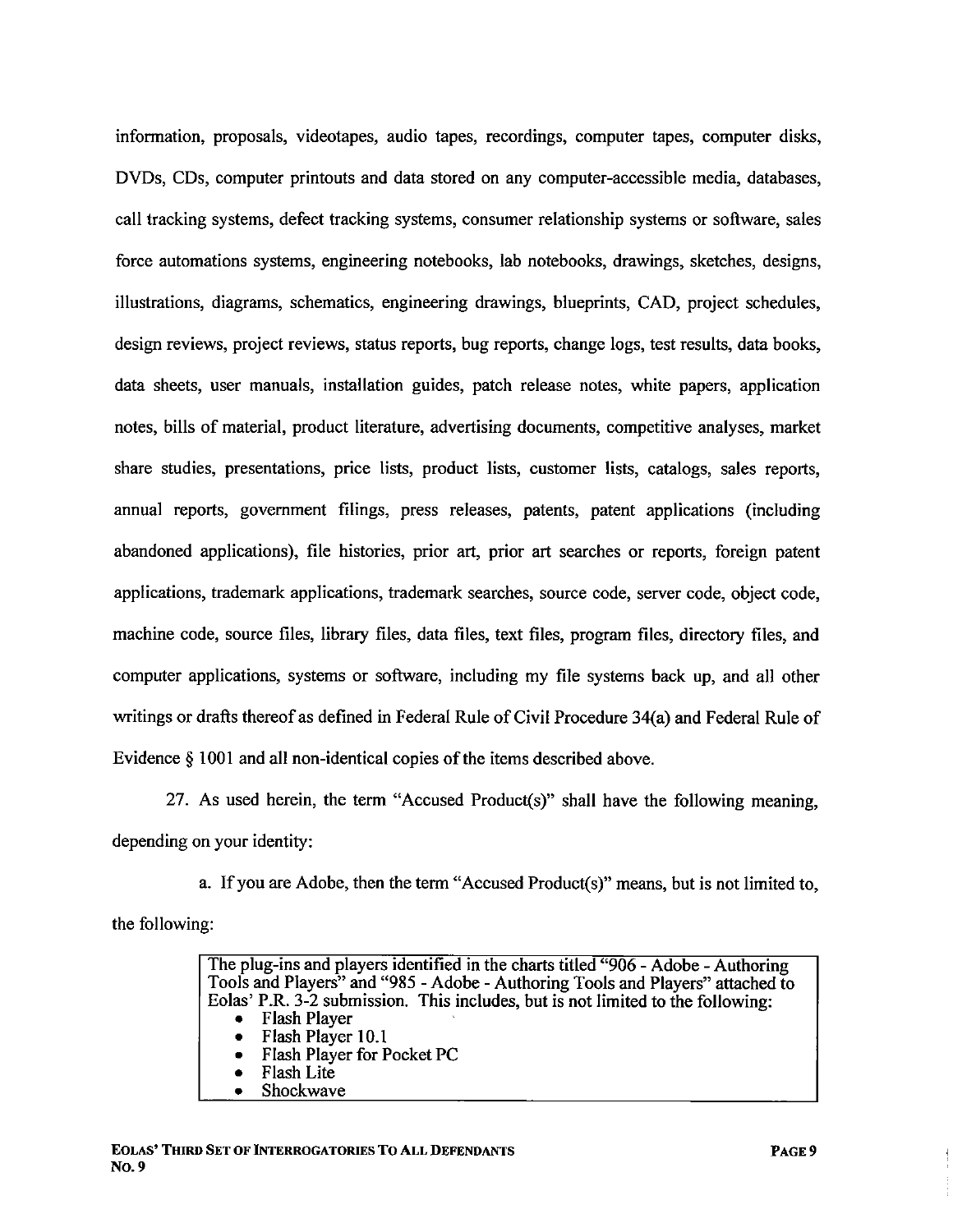The websites (including the servers hosting those websites) and functionality identified in the charts titled "906 - Adobe - Flash - Chart1" and "985 - Adobe -Flash - Chart1" attached to Eolas' P.R. 3-2 submission. This includes, but is not limited to the following:

- . ww.Adobe.com
- . CookBooks.Adobe.com
- . StudentEditions.Adobe.com

The websites (including the servers hosting those websites) and functionality identified in the chart titled "906 - Adobe - Flash - OtherDomains" and "985 -Adobe - Flash - OtherDomains" attached to Eolas' P.R. 3-2 submission. This includes, but is not limited to the following:

- . tv.adobe.com
- labs.adobe.com
- . ww.photoshop.com
- . cocomo.acrobat.com
- . ww.adobe.com/financial
- . ww.adobe.com/manufacturing

The pdf plug-in identified in the chart titled "906 - Adobe - PDF - Authoring Tools and Players" and "985 - Adobe - PDF - Authoring Tools and Players" attached to Eolas' P.R. 3-2 submission. This includes, but is not limited to the following:

. Adobe PDF plug-in

The websites (including the servers hosting those websites) and functionality identified in the charts titled "906 - Adobe - photoshop.com - Flash - Chartl" and "985 - Adobe - photoshop.com - Flash - Chartl" attached to Eolas' P.R. 3-2 submission. This includes, but is not limited to the following:

. ww.photoshop.com

The Adobe Search Buddy functionality (including the servers hosting it) identified in the chart titled "985 - Adobe - Search Buddy" attached to Eolas'  $\overline{P}$ . R. 3-2 submission.

Adobe Flash 10.1 and Flash Lite for mobile devices as identified in the charts titled "906 - Adobe - Flash 10.1 and Flash Lite for Mobile Devices" and "985 - Adobe - Flash 10.1 and Flash Lite for Mobile Devices" attached to Eolas' P.R. 3-2 submission.

b. If you are Amazon, then the term "Accused Product(s)" means, but is not limited

#### to, the following:

The websites (including the servers hosting those websites) and functionality identified in the charts titled "906 - Amazon - Chart I" and "985 - Amazon -Chart I" attached to Eolas' P.R. 3-2 submission. This includes, but is not limited to the following:

- . ww.amazon.com
- . ww.windowshop.com

The websites (including the servers hosting those websites) and functionalitv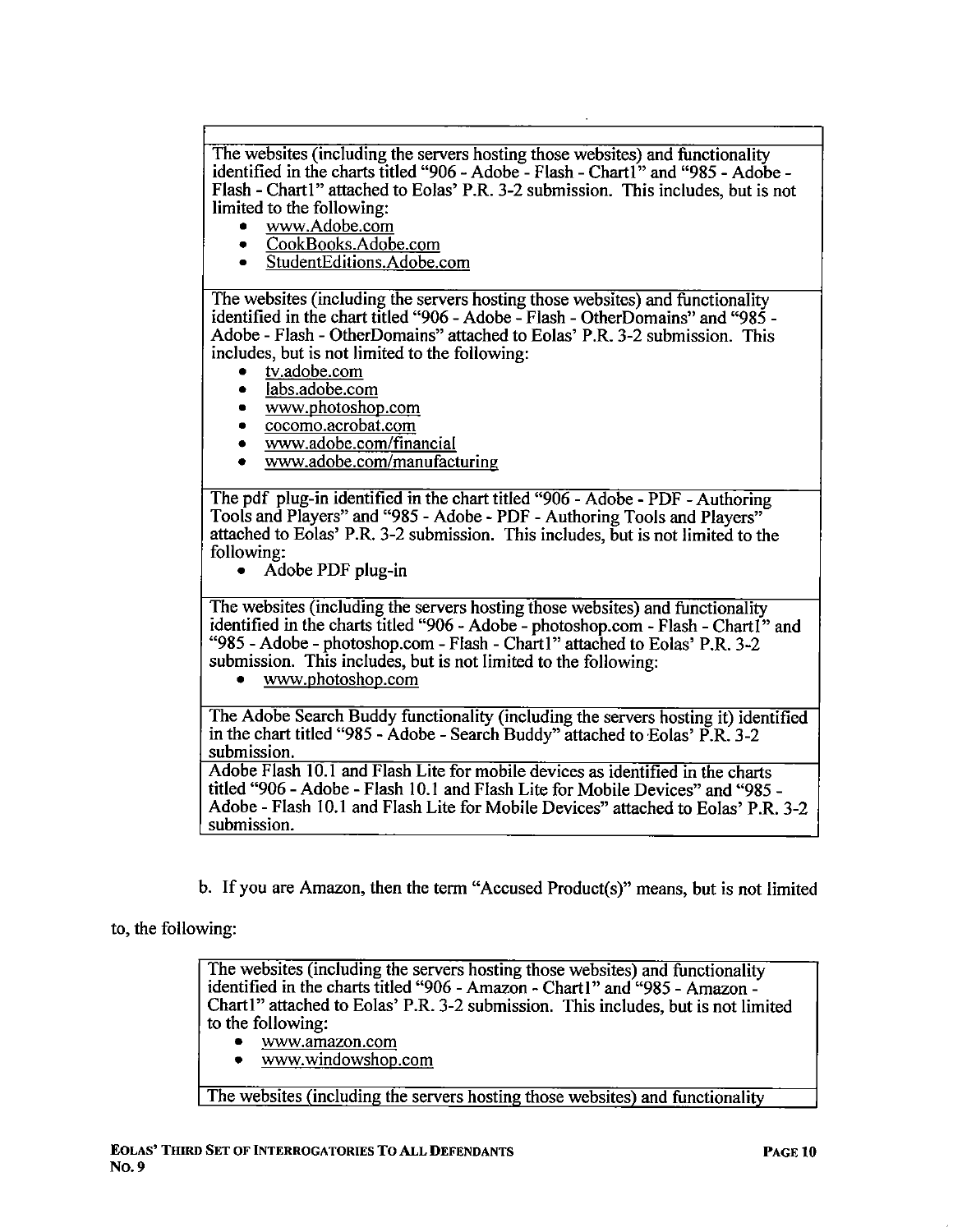identified in the charts titled "906 - Amazon - OtherDomains" and "985 - Amazon - OtherDomains" attached to Eolas' P.R. 3-2 submission. This includes, but is not limited to the following:

- zappostv.magnifey.net<br>• imdb.com
- $\cdot$   $\frac{\text{imdb.com}}{\text{webstore}}$
- . webstore.amazon.com
- endless.com
- blog.shopbop.com<br>• soundunwound.com
- soundunwound.com<br>• www.abebooks.com
- . ww.abebooks.com

The Amazon Auto Complete functionality (including the servers hosting it) identified in the chart titled "985 - Amazon - Auto Complete" attached to Eolas' P.R. 3-2 submission.

The Amazon checkout functionality identified in the charts attached to Eolas' P.R. 3-2 submission and/or as provided to Amazon's counsel.

The Amazon product slider as identified in the chart titled "985 - Amazon - Slider" attached to Eolas' P.R. 3-2 submission.

c. If you are Apple, then the term "Accused Product(s)" means, but is not limited to,

the following:

| The Apple Safari browser for Windows, Apple and other operating systems               |
|---------------------------------------------------------------------------------------|
| (including Apple hardware, such as laptops, desktops, the iPad and the iPhone that    |
| comes pre-installed with the Apple Safari browser) as identified in the charts titled |
| "906 - Apple - Safari" and "985 - Apple - Safari" attached to Eolas' P.R. 3-2         |
| submission and supplemental charts $606 - i$ Pad - Safari and iTunes - v2", "906 -    |
| Apple - Safari - Mac - v2", "906 - Apple - Safari - Windows - v2", "985 - Apple       |
| Safari - Mac - v2", "985 - Apple - Safari - Windows - v2", "985 - iPad - Safari and   |
| iTunes - v2", "906 - Safari-WebKit and iTunes-WebKit for iPhone", and "985 -          |
| Safar-WebKit and iTunes-WebKit for iPhone."                                           |
| Apple iTunes for Windows, Apple and other operating systems (including Apple          |
| hardware, such as laptops, desktops, the iPad and the iPhone that comes pre-          |
| installed with iTunes) as identified in the charts titled "906 - Apple - iTunes" and  |
| "985 - Apple - iTunes" attached to Eolas' P.R. 3-2 submission and supplemental        |
| charts "906 - iPad - Safari and iTunes - v2" and "985- iPad - Safari and iTunes -     |
| v2", "906 - Safari-WebKit and iTunes-WebKit for iPhone", and "985 - Safar-            |
| WebKit and iTunes-WebKit for iPhone."                                                 |
| The QuickTime authoring tools, plug-ins and players identified in the charts titled   |
| "906 - Apple - QuickTime - Authoring/Players" and "985 - Apple - QuickTime -          |
| Authoring/Players" attached to Eolas' P.R. 3-2 submission. This includes, but is      |
| not limited to the following:                                                         |
| QuickTime Pro                                                                         |
| QuickTime Broadcaster                                                                 |
| QuickTime Streaming Server                                                            |
| QuickTime VR Authoring Studio<br>٠                                                    |
| Darwin Streaming Server                                                               |
| QuickTime Player                                                                      |
| QuickTime Plug-in                                                                     |
|                                                                                       |
|                                                                                       |

The websites (including the servers hosting those websites) and functionality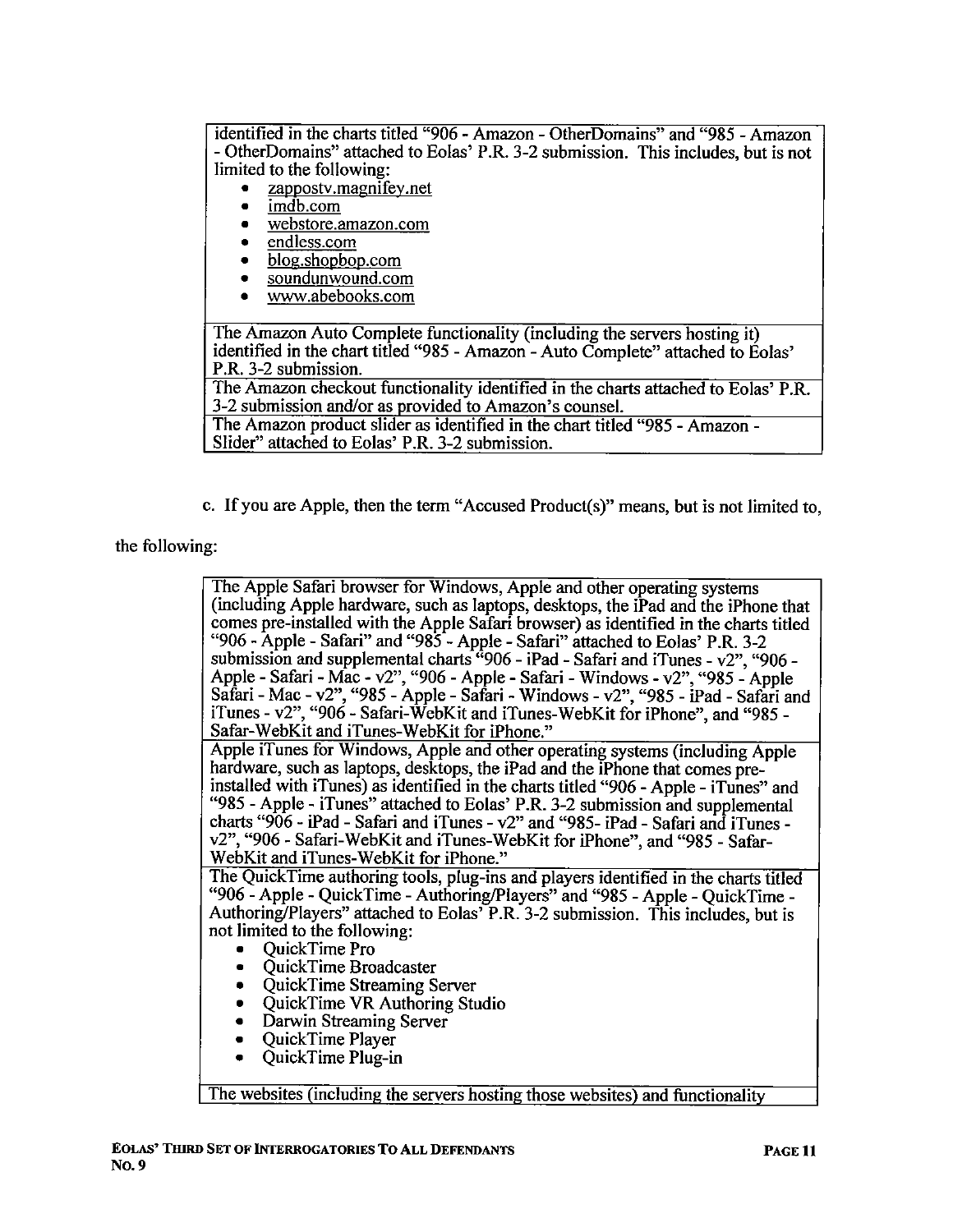identified in the charts titled "906 - Apple - QuickTime - Chart1" and "985 -Apple - QuickTime - Chart1" attached to Eolas' P.R. 3-2 submission. This includes, but is not limited to the following:

. ww.apple.com

The websites (including the servers hosting those websites) and functionality identified in the charts titled "906 - Apple - OuickTime - Other Domains" and "985 - Apple - QuickTime - Other Domains" attached to Eolas' P.R. 3-2 submission. This includes, but is not limited to the following:

- $\bullet$  www.apple.com
- . developer.apple.com

The Apple iAd functionality (including the servers hosting it) identified in the charts attached to Eolas' P.R. 3-2 submission and/or as provided to Amazon's counseL.

The Apple Search Shortcuts functionality (including the servers hosting it) identified in the chart titled "985 - Apple - Search Shortcuts" attached to Eolas' P.R. 3-2 submission.

d. If you are CDW, then the term "Accused Product(s)" means, but is not limited to,

the following:

The websites (including the servers hosting those websites) and functionality identified in the chars titled "906 - CDW Charl" and "985 - CDW - Chartl" attached to Eolas' P.R. 3-2 submission. This includes, but is not limited to the following:

. ww.cdw.com

The CDW Auto Suggest functionality (including the servers hosting it) identified in the chart titled " $985$  - CDW - AutoSuggest" attached to Eolas' P.R. 3-2 submission.

e. If you are CitiGroup, then the term "Accused Product(s)" means, but is not

limited to, the following:

The websites (including the servers hosting those websites) and functionality identified in the charts titled "906 - Citi Group - Chart 1" and "985 - Citi Group -Chart 1" attached to Eolas' P.R. 3-2 submission. This includes, but is not limited to the following:

- . ww.citi.com
- . ww.studentloan.com
- . ww.citibank.com

The websites (including the servers hosting those websites) and functionality identified in the charts titled "906 - CitiGroup - OtherDomains" and "985 -CitiGroup - OtherDomains" attached to Eolas' P.R. 3-2 submission. This includes, but is not limited to the following: • www.citigroup.com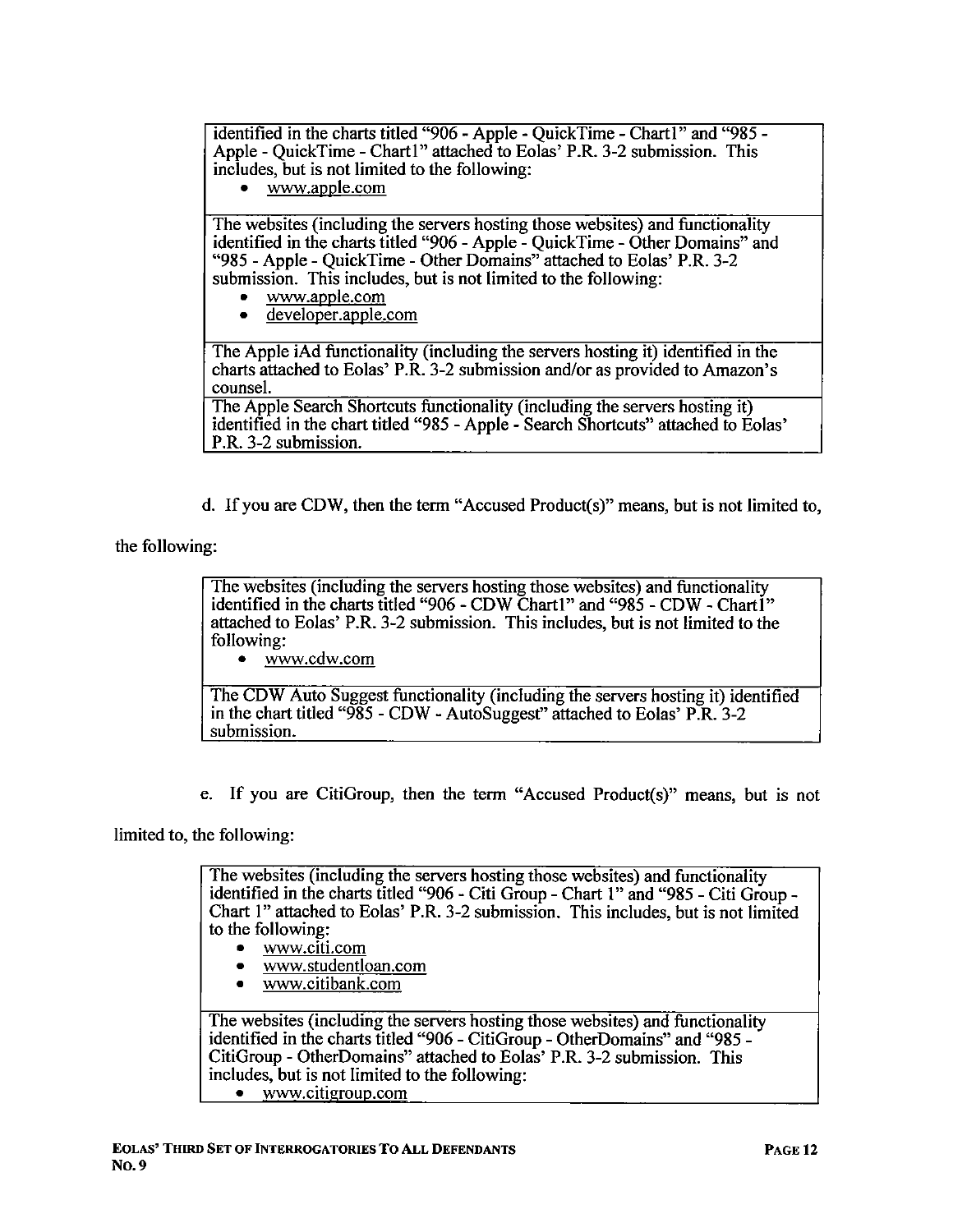- . icq.citi.com
- . ww.citimortgage.com
- . ww.citifinancial.com
- www.transactionservices.citigroup.com
- . ww.Drivatebank.citibank.com
- . ww.citicards.com
- . online.citibank.com
- . ww.Drimerica.com
- . ww.banamex.com

The websites (including the servers hosting those websites) and functionality identified in the chart titled "985 - CitiGroup - Banking System" attached to Eolas' P.R. 3-2 submission. This includes, but is not limited to the following:

- . CitiDirect Online Banking
- Citibank Online Investments (OLI)
- Citi International Financial Services Net Exchange<br>• CitiEX Pro Web
- . CitiFX Pro Web.

The websites (including the servers hosting those websites) and functionality identified in the charts titled "906 - CitiGroup - Java - Chart 1 " and "985 -  $CitiGroup-Java - Chart1" attached to Eolas' P.R. 3-2 submission. This includes,$ but is not limited to the following:

- online.citibank.com
- . ww.citifinancialauto.com
- f. If you are eBay, then the term "Accused Product(s)" means, but is not limited to,

the following:

The websites (including the servers hosting those websites) and functionality identified in the charts titled "906 - eBay - Charl" and "985 - eBay - Chartl" attached to Eolas' P.R. 3-2 submission. This includes, but is not limited to the following:

- . ww.ebav.com
- . neighborhoods.ebav.com
- . success.ebav.com

The websites (including the servers hosting those websites) and functionality identified in the charts titled "906 - eBay - OtherDomains" and "985 - eBay - OtherDomains" attached to Eolas' P.R. 3-2 submission. This includes, but is not limited to the following:

- . http://antiques.shoD.ebav .com
- www.paypal.com
- . ww.stubhub.com
- http://www.ebaygreenteam.com/ns/buy-green.html
- http://givingworks.ebay.com
- http://art.shop.ebay.com
- http://baby.shop.ebay.com
- http://business.shop.ebay.com
- $\bullet$  http://photography.shop.ebay.com
- . http://ww.motors.ebav.com
- http://cell-phones.ebay.com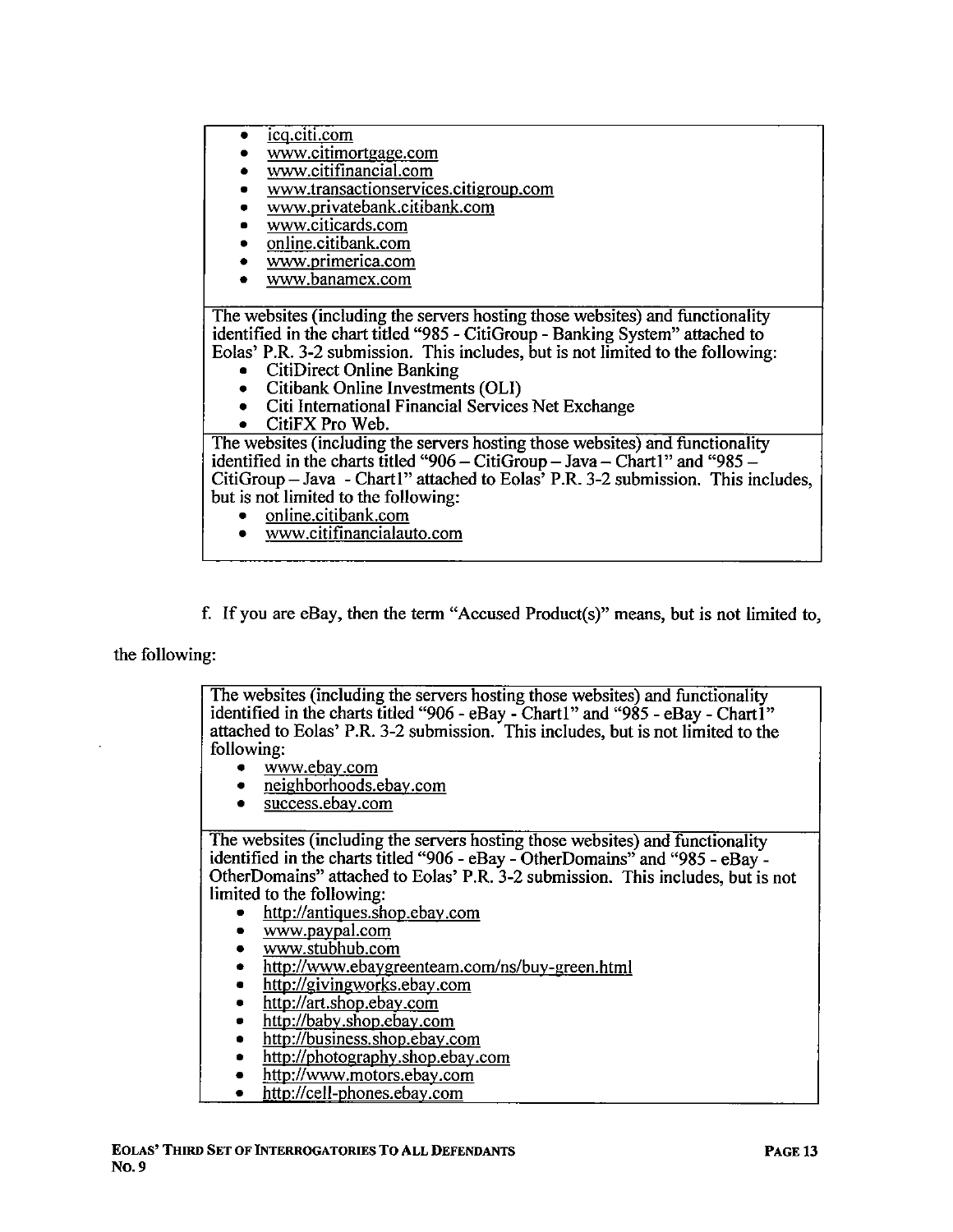- . http://coins.ebav.com
- . http://computers.ebav.com
- . http://dolls.shop.ebav.com
- http://services.ebay.com
- http://video-games.ebay.com
- http://electronics.ebay.com
- . WW.Drostores.com
- www.shopping.com
- www.skvpe.com

The eBay AutoFill functionality (including the servers hosting it) identified in the chart titled "985 - eBay - AutoFill" attached to Eolas' P.R. 3-2 submission. The websites (including the servers hosting those websites) and functionality identified in the charts titled "906 - eBay - Widgets" and "985 - eBay - Widgets" attached to Eolas' P.R. 3-2 submission. This includes, but is not limited to the following:

. ww.ebav.com

g. If you are Frito-Lay, then the term "Accused Product(s)" means, but is not limited

to, the following:

The websites (including the servers hosting those websites) and functionality identified in the charts titled "906 - Frito-Lay - Chart1" and "985 - Frito-Lay -Chart1" attached to Eolas' P.R. 3-2 submission. This includes, but is not limited to the following:

- . Frito-Lav.com
- h. If you are GoDaddy, then the term "Accused Product(s)" means, but is not limited

to, the following:

The websites (including the servers hosting those websites) and functionality identified in the charts titled "906 - GoDaddy - Chart I" and "985 - GoDaddy -Chart1" attached to Eolas' P.R. 3-2 submission. This includes, but is not limited to the following:

- . ww.godaddv.com
- . radiogodaddv.com
- . videos.godaddv.com

i. If you are Google, then the term "Accused Product(s)" means, but is not limited

to, the following:

The Google Chrome browser for Widows, Apple and other operating systems as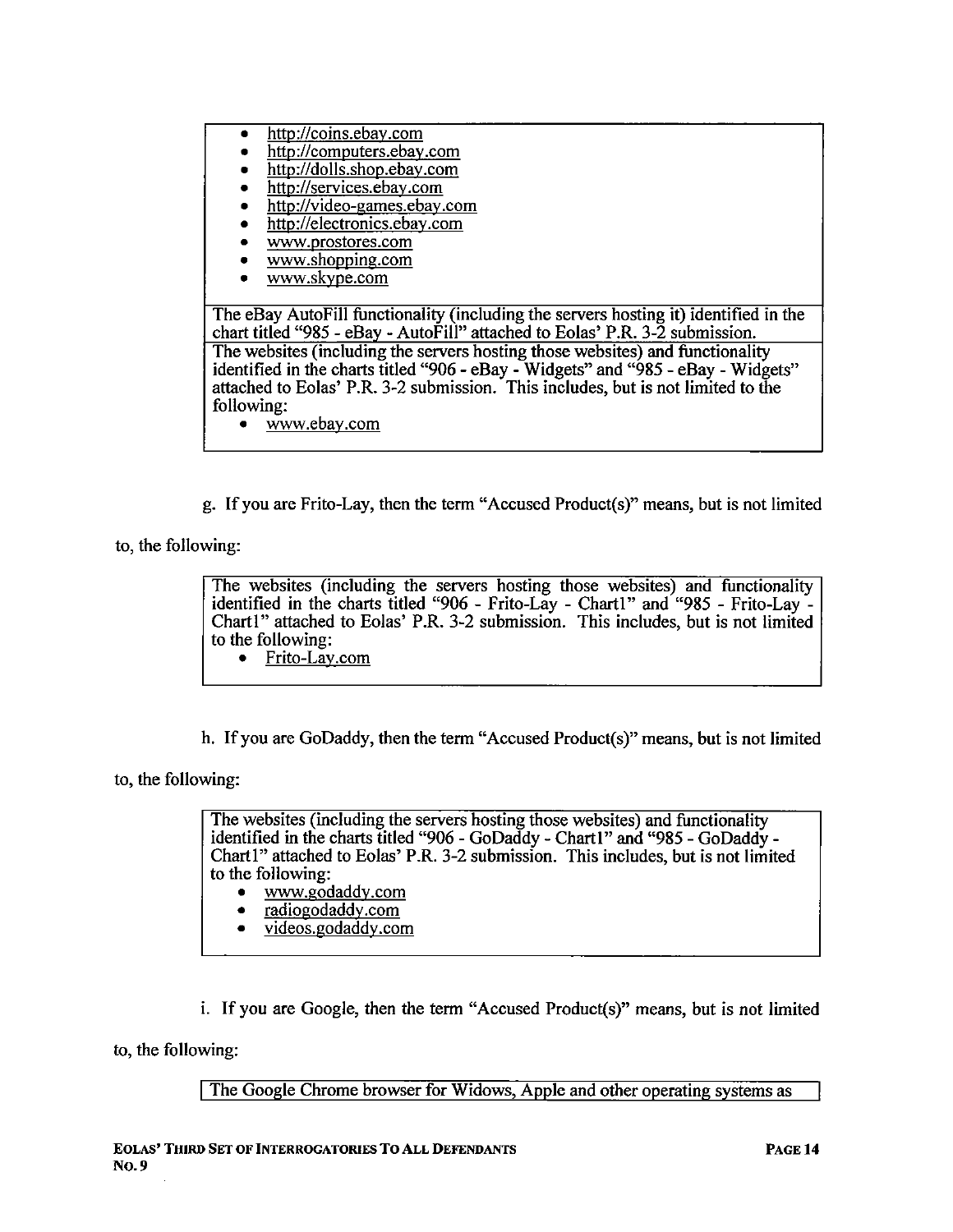identified in the charts titled "906 - Google - Chrome" and "985 - Google -Chrome" attached to Eolas' P.R. 3-2 submission.

The websites (including the servers hosting those websites) and functionality identified in the charts titled "906 - Google - Chart  $1$ " and "985 - Google - Chart I" attached to Eolas' P.R. 3-2 submission. This includes, but is not limited to the following:

- $\frac{DoubleClick.com}{Eipance Google}$
- . Finance.Google.com
- . Video.Google.com

The websites (including the servers hosting those websites) and functionality identified in the charts titled "906 - Google - Other Domains" and "985 - Google -Other Domains" attached to Eolas' P.R. 3-2 submission and supplemental charts "906 - Episodic - Flash - episodic. com" and "985 - Episodic - Flash episodic.com". This includes, but is not limited to the following:

- . google.comlgooglevoice
- . news.google.com
- picasa.google.com
- sketchup.google.com
- google.com/googlevoice
- . services.google.com
- $\frac{1}{\epsilon}$  google.com/latitude
- . en.blog.orkut.com
- www.episodic.com

The Google Android Operating System for mobile devices (such as the Droid and Nexus One phone and other devices) as identified in the charts titled "906 - Google - Android for mobile devices" and "985 - Google - Android for mobile devices" attached to Eolas' P.R. 3-2 submission.

The websites (including the servers hosting those websites) and functionality identified in the charts titled "906 - Google - Phone - Chart1" and "985 - Google -Phone - Chartl" attached to Eolas' P.R.  $3-2$  submission. This includes, but is not limited to the following:

www.google.com/phone

Google AdSense (including the servers hosting it) as identified in the chart titled "985 - Google - AdSense" attached to Eolas' P.R. 3-2 submission.

Google Documents (including the servers hosting it) as identified in the chart titled "985 - Google - Documents" attached to Eolas' P.R. 3-2 submission.

Google Gmail (including the servers hosting it) as identified in the chart titled "985 - Google - Gmail" attached to Eolas' P.R. 3-2 submission.

Google Search Suggest functionality (including the servers hosting it) as identified in the chart titled "985 - Google - Search Suggest" attached to Eolas' P.R. 3-2 submission.

Google Search functionality (including the servers hosting it) as identified in the chart titled "985 - Google - Search" attached to Eolas' P.R. 3-2 submission.

Google Maps (including the servers hosting it) as identified in the chart titled "985 - Google - Maps" attached to Eolas' P.R. 3-2 submission.

Google Maps Web Service (including the servers hosting it) as identified in the chart titled "985 - Google - Maps Web Service" attached to Eolas' P.R. 3-2 submission.

Google Instant (including the servers hosting it) as identified in the charts attached to Eolas' P.R. 3-2 submission and/or as provided to Google's counseL.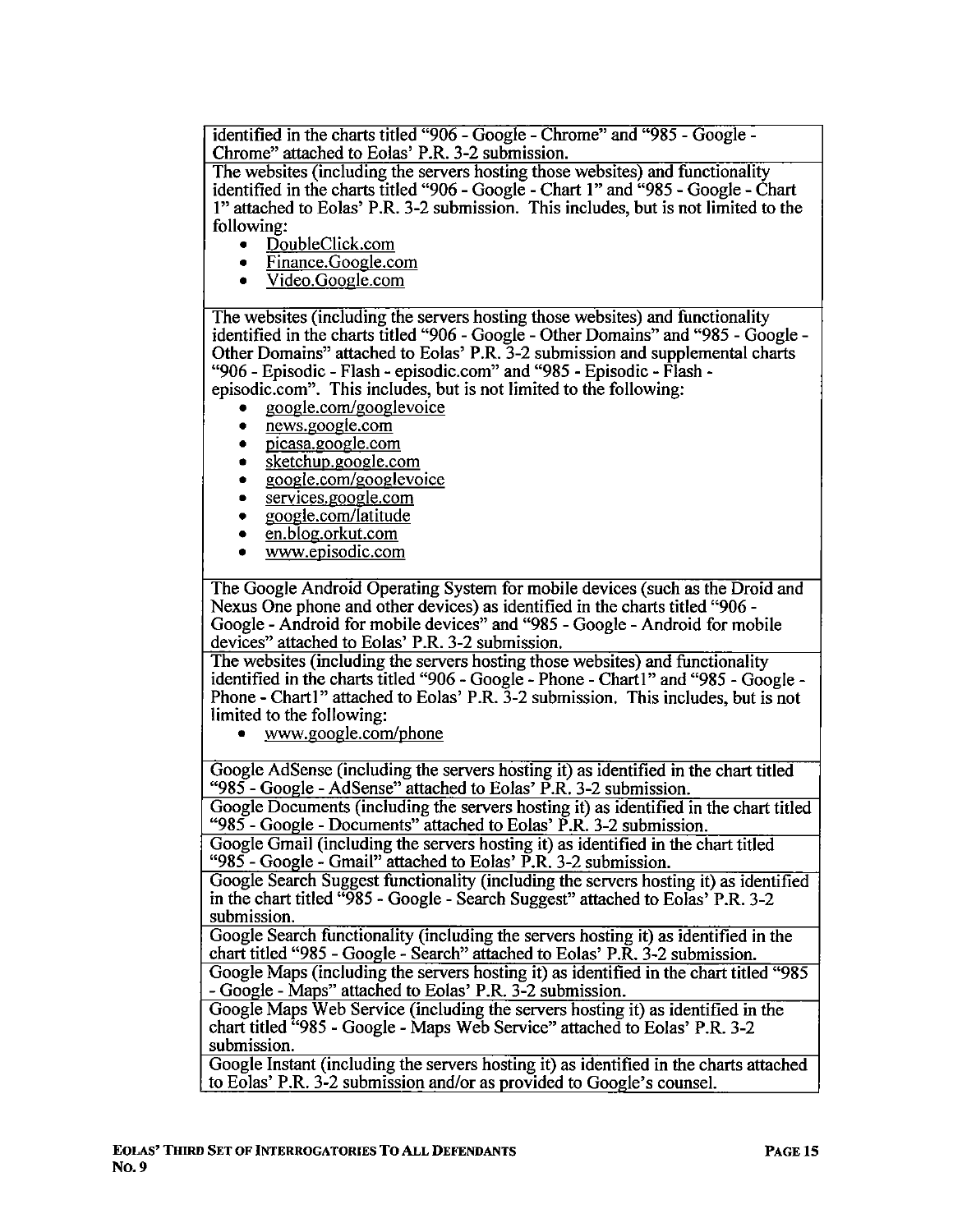iGoogle (including the servers hosting it) as identified in the chart titled "985 - Google - iGoogle<sup> $\overline{v}$ </sup> attached to Eolas' P.R. 3-2 submission.

i. If you are J.C. Penney, then the term "Accused Product(s)" means, but is not

limited to, the following:

The websites (including the servers hosting those websites) and functionality identified in the charts titled "906 - JC Penney - Chart1" and "985 - JC Penney -Chart I" attached to Eolas' P.R. 3-2 submission. This includes, but is not limited to the following:

- . www.icDennevbrands.com
- . ww.icpennev.net
- . ww.icpennev.com
- . icpportraits.com

k. If you are JPMorgan, then the term "Accused Product(s)" means, but is not

limited to, the following:

The websites (including the servers hosting those websites) and functionality identified in the charts titled "906 - JPMorganChase - Chart1" and "985 -JPMorganChase - chart1" attached to Eolas' P.R. 3-2 submission. This includes, but is not limited to the following:<br>www.JPMogran.com

- . ww.JPMogran.com
- www.Chase.com
- . thewavforward. jpmorganchase.com

The websites (including the servers hosting those websites) and functionality identified in the charts titled "906 - JPMorganChase - OtherDomains" and "985 - JPMorganChase - OtherDomains" attached to Eolas' P.R. 3-2 submission. This includes, but is not limited to the following:

- . efxdemo.ipmorgan.com
- . demo.chase.com
- . ww.ipmOrgan.com
- . mortgage. chase. com
- . ww. jpmorganchase.com
- . newhire. jpmorganchase.com

The websites (including the servers hosting those websites) and functionality identified in the chart titled "985 - JPMorganChase - Banking System" attached to Eolas' P.R. 3-2 submission. This includes, but is not limited to the following:

. https://chaseonline.chase.com/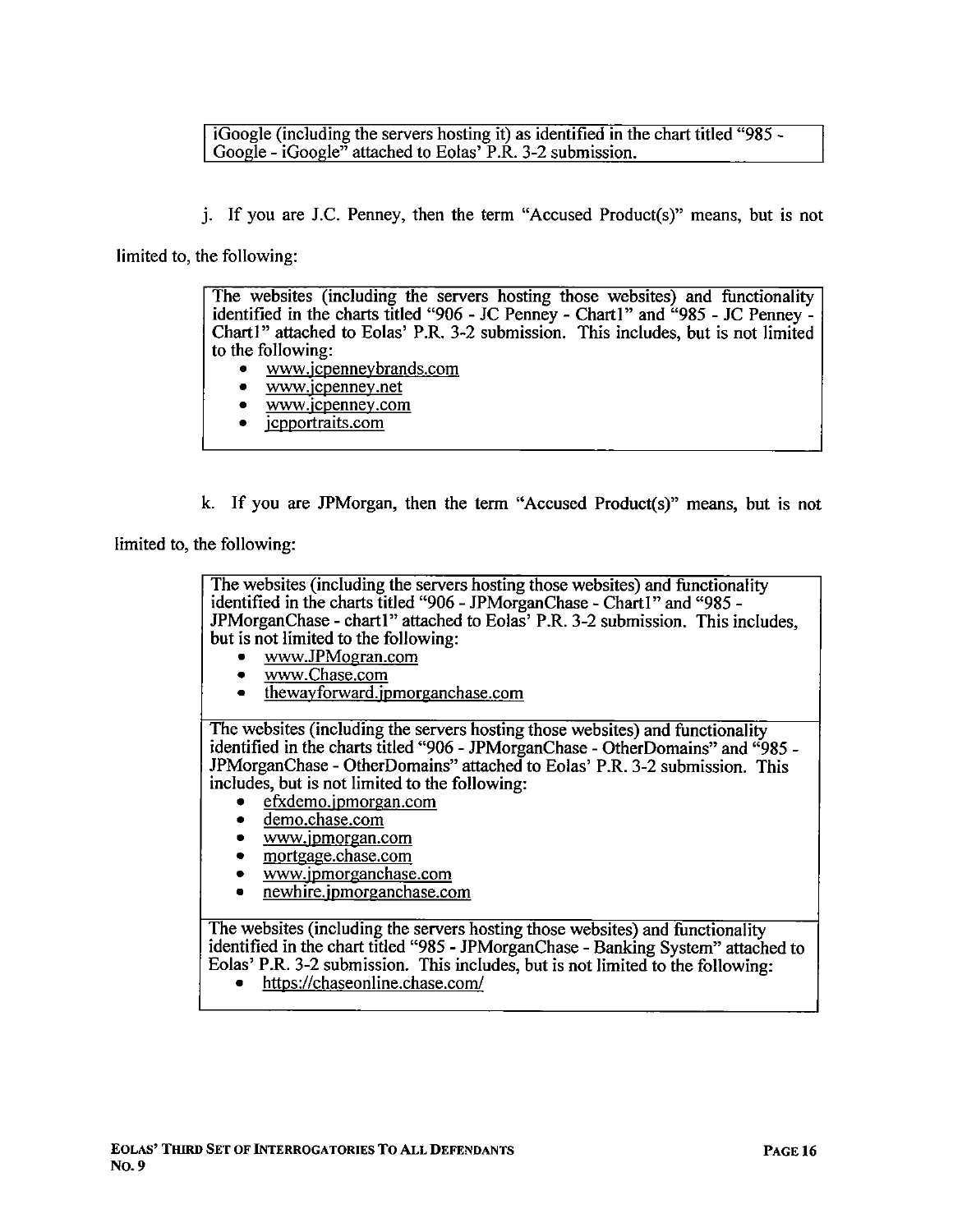i. If you are New Frontier Media, then the term "Accused Product(s)" means, but is

not limited to, the following:

The websites (including the servers hosting those websites) and functionality identified in the charts titled "906 - New Frontier Media - Ouicktime - Chart1" and "985 - New Frontier Media - Quicktime - Chart1" attached to Eolas' P.R. 3-2 submission. This includes, but is not limited to the following:

- . ww.lightning-ent.com
- . ww.mainlinereleasing.com
- . media.lightning-ent.com

The websites (including the servers hosting those websites) and functionality identified in the charts titled "906 - New Frontier Media - Adult Websites," "906 -New Frontier Media - Adult 2," "985 - New Frontier Media - Adult Websites" and "985 - New Frontier Media - Adult 2" attached to Eolas' P.R. 3-2 submission and/or as provided to New Frontier Media's counsel.

m. If you are Office Depot, then the term "Accused Product(s)" means, but is not

limited to, the following:

The websites (including the servers hosting those websites) and functionality identified in the charts titled "906 - OfficeDepot - Chart1" and "985 - OfficeDepot - Chart1" attached to Eolas' P.R. 3-2 submission. This includes, but is not limited to the following:

- www.officedepot.com
- www.techdepot.com
- . ww.ativaproducts.com

The Office Depot Predictive Search functionality (including the servers hosting it) identified in the chart titled "985 - OfficeDepot - Predictive Search" attached to Eolas' P.R. 3-2 submission.

n. If you are Perot Systems, then the term "Accused Product(s)" means, but is not

limited to, the following:

The websites (including the servers hosting those websites) and functionality identified in the charts titled "906 - Perot Systems - Chart1" and "985 - Perot Systems - Chart I" attached to Eolas' P.R.  $3-2$  submission. This includes, but is not limited to the following:

http://www.perotsystems.com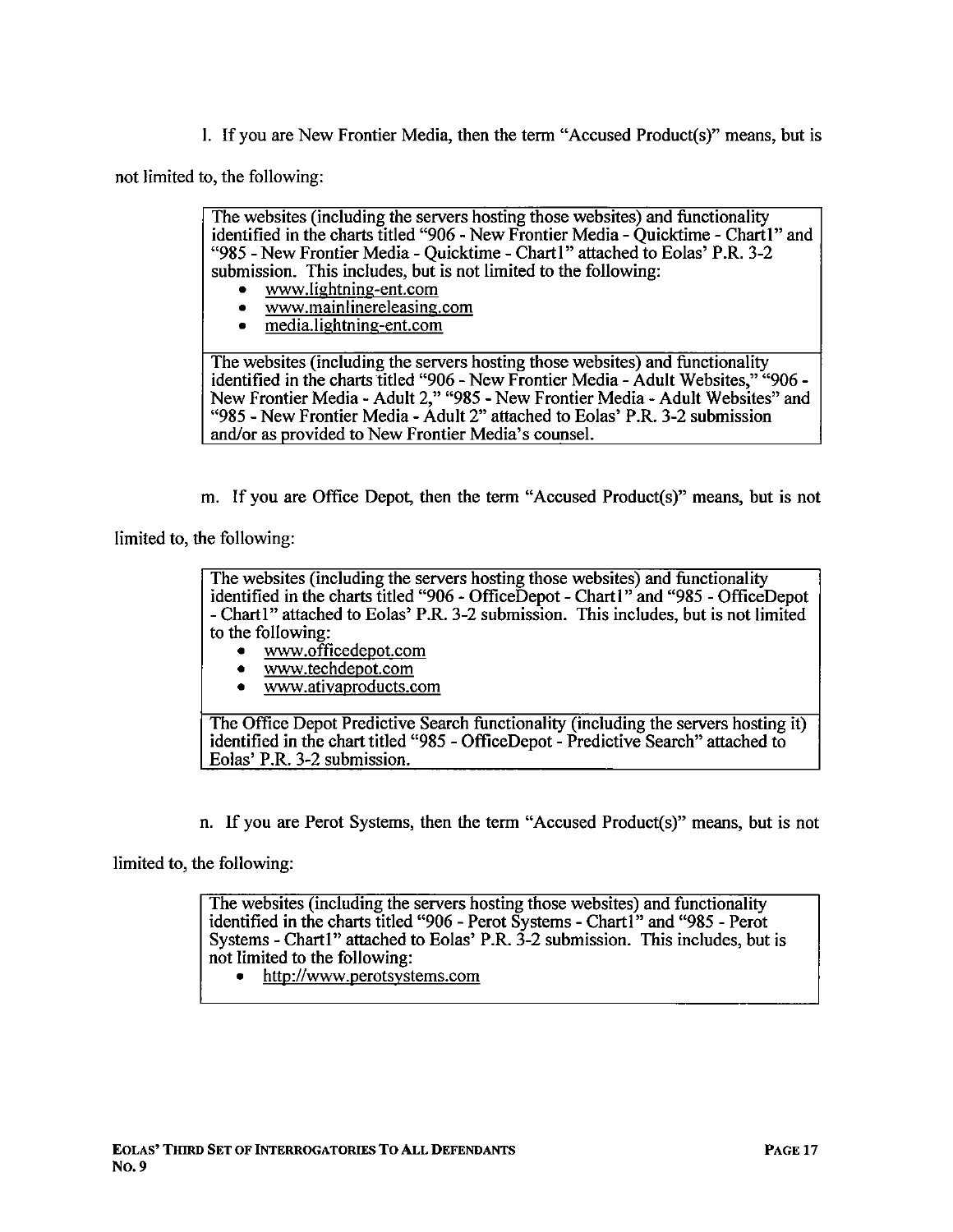o. If you are Playboy, then the term "Accused Product(s)" means, but is not limited

to, the following:

The websites (including the servers hosting those websites) and functionality identified in the charts titled "906 - Playboy - Chart1" and "985 - Playboy -Chartl" attached to Eolas' P.R. 3-2 submission. This includes, but is not limited to the following:

- Playboy.com
- PlayboyStore.com
- . Cvber.Plavbov.com
- . VideoGirls.Plavbov.com
- PlayboyFragrances.com
- PlayboyTV.com
- . PlavbovsAIINaturals.com
- PlayboysBustyBabes.com
- . PlavbovsFreshFaces.com
- PlayboysSexyWives.com
- . PlavbovsStudentBodies.com
- . WomenOfPlavbov.com
- . Tour.PlavbovPlus.com
- PlaybovGolf.com
- PlaybovLive.com

The Playboy Auto Complete functionality (including the servers hosting it) identified in the chart titled "985 - Playboy - Auto Complete" attached to Eolas' P.R. 3-2 submission.

p. If you are Rent-A-Center, then the term "Accused Product(s)" means, but is not

limited to, the following:

The websites (including the servers hosting those websites) and functionality identified in the charts titled "906 - RentACenter - Chart1" and "985 -RentACenter - Chart1" attached to Eolas' P.R. 3-2 submission. This includes, but is not limited to the following: . rentacenter.com

q. If you are Staples, then the term "Accused Product(s)" means, but is not limited

to, the following:

The websites (including the servers hosting those websites) and functionality identified in the charts titled "906 - Staples Inc. - Chartl" and "985 - Staples Inc. - Chart !" attached to Eolas' P.R. 3-2 submission. This includes, but is not limited to the following:

. staples.com

media.staples.com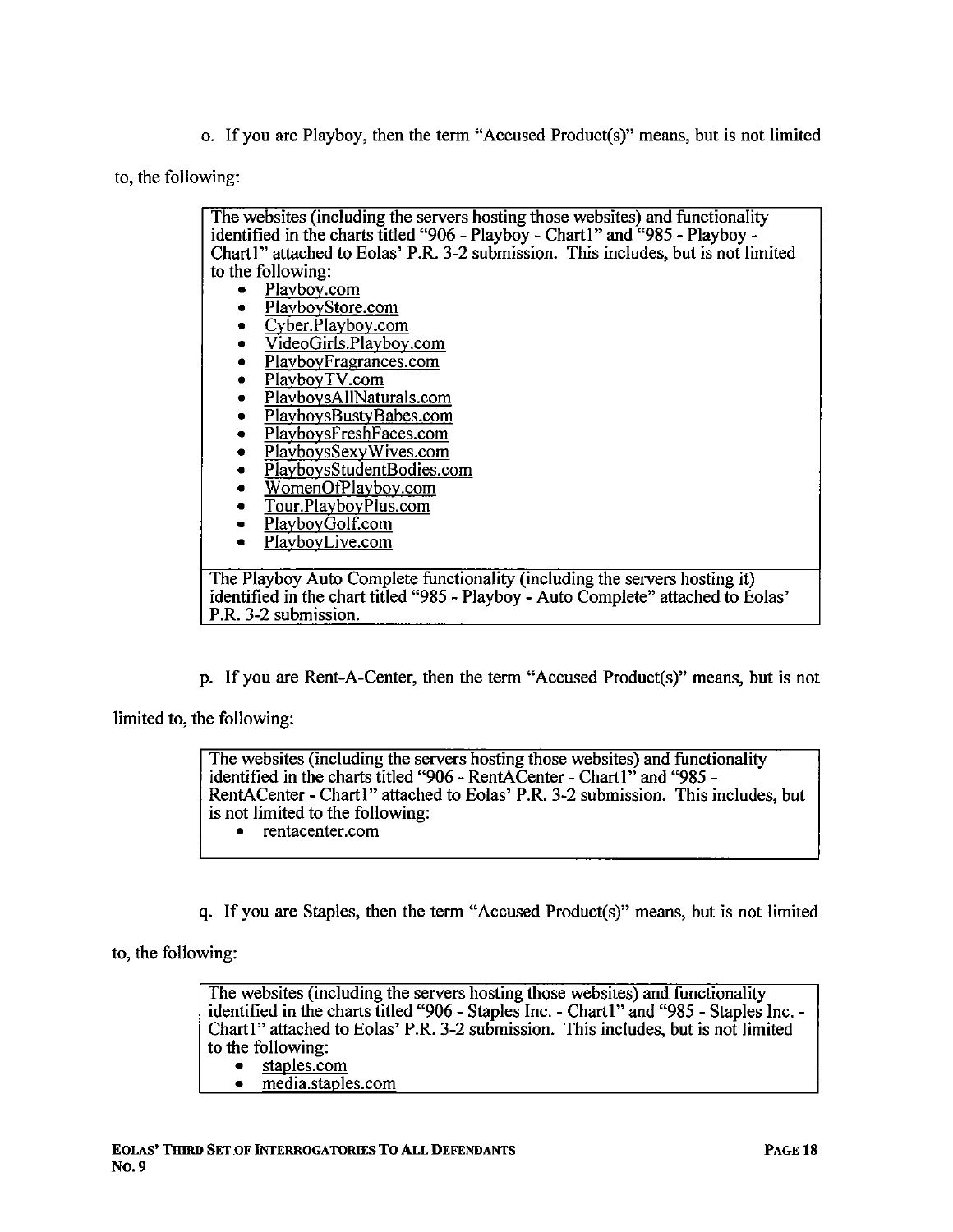The Staples AutoComplete functionality (including the servers hosting it) identified in the chart titled "985 - Staples Autocomplete."

r. If you are Sun, then the term "Accused Product(s)" means, but is not limited to,

#### the following:

The Sun Java and/or JavaFX authoring tools, plug-ins and players identified in the charts titled "906 - Sun - Java/JavaFX authoring tools/players" and "985 - Sun -Java/JavaFX authoring tools/players" attached to Eolas' P.R. 3-2 submission. This includes, but is not limited to the following: JavaFX SDK NetBeans IDE 6.5.1 for JavaFX 1.2 . JavaFX Production Suite . Java FX Platform Java FX Mobile Java Development Toolkit (JDK) . Java Application Verification Kit (A VK) for the Enterprise . Java Platform, Enterprise Edition (Java EE) . Java Platform, Standard Edition (Java SE) • Java SE for Business<br>• Java Real-Time Syste • Java Real-Time System<br>• Java Platform • Java Platform<br>• Java Platform . Java Platform, Micro Edition (Java ME) The websites (including the servers hosting those websites) and functionality identified in the charts titled "906 - Sun - Charl" and "985 - Sun - Chartl" attached to Eolas' P.R. 3-2 submission. This includes, but is not limited to the following: . ww.sun.com . webcast-west.sun.com . identitvhero.sun.com . netbeans.org . blogs.sun.com . ww.opensparc.net java.sun.com . channelsun.sun.com sunsolve.sun.com . developers.sun.com The websites (including the servers hosting those websites) and functionality identified in the charts titled "906 - Sun - Java/Java $FX - \dot{C}$ hart 1" and "985 - Sun  $-$  Java/JavaFX  $-$  Chart 1" attached to Eolas' P.R. 3-2 submission. This includes, but is not limited to the following: . java.sun.com . ww.iavafX.com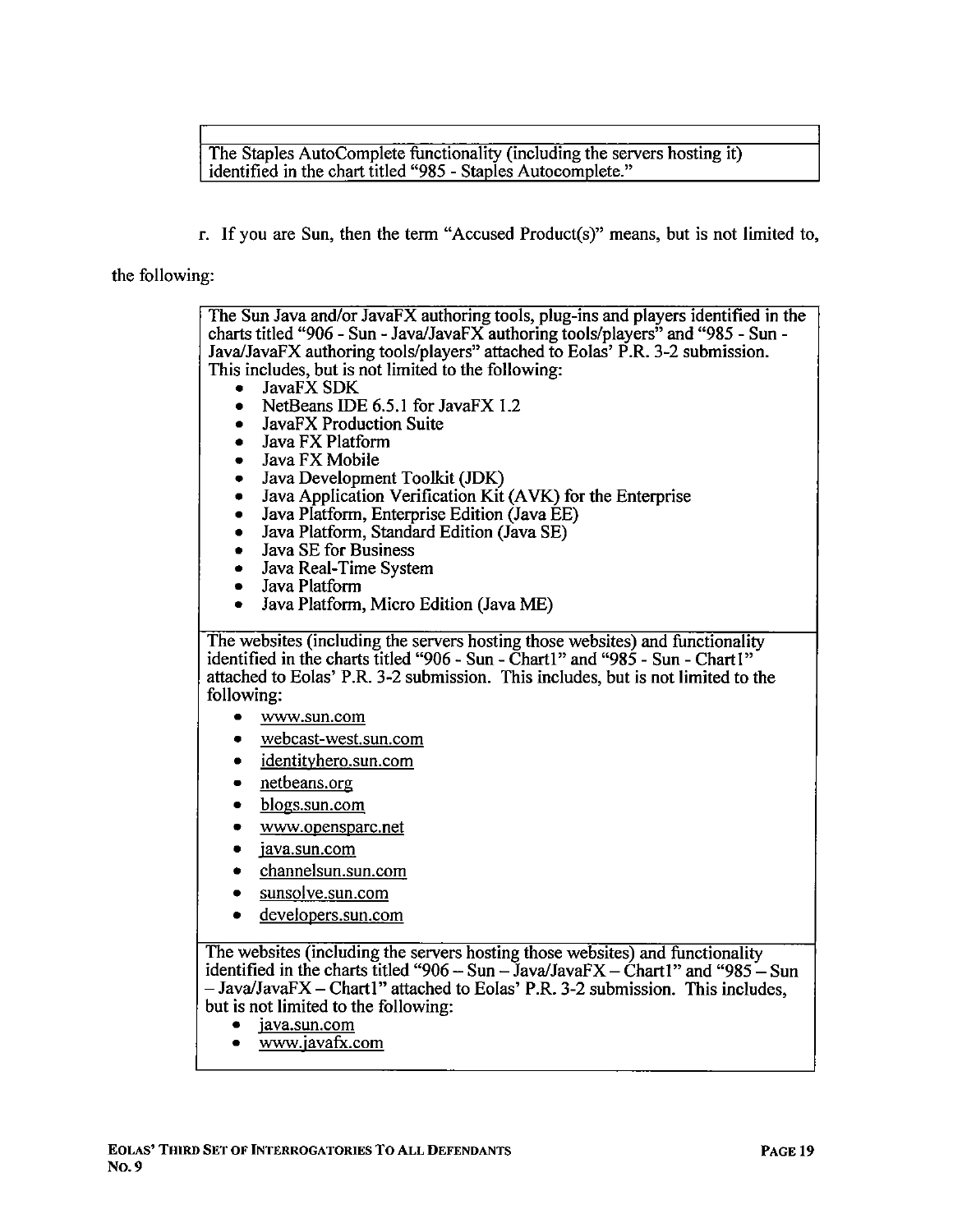s. If you are Texas Instrments, then the term "Accused Product(s)" means, but is

not limited to, the following:

The websites (including the servers hosting those websites) and functionality identified in the charts titled "906 - Texas Instruments - Chart  $\mathbf{l}$ " and "985 - Texas Instruments - Chart I" attached to Eolas' P.R. 3-2 submission. This includes, but is not limited to the following:

- . ww.ti.com
- . ww.dID.com
- . www.84silver.com
- . ww.timathrocks.com
- . ww.education.ti.com
- t. If you are Yahoo, then the term "Accused Product(s)" means, but is not limited to,

the following:

The websites (including the servers hosting those websites) and functionality identified in the charts titled "906 - Yahoo - chartl" and "985 - Yahoo - chartl" attached to Eolas' P.R. 3-2 submission. This includes, but is not limited to the following: . movies.vahoo.com . autos. vahoo.com The websites (including the servers hosting those websites) and functionality identified in the charts titled "906 - Yahoo - OtherDomains" and "985 - Yahoo -OtherDomains" attached to Eolas' P.R. 3-2 submission. This includes, but is not limited to the following: . new.music.vahoo.com • developer.vahoo.com video.vahoo.com . travel.vahoo.com . tv.vahoo.com sports. yahoo.com . games.vahoo.com . messenger.vahoo.com . advertising.vahoo.com . finance. vahoo.com . news.vahoo.com . vsearchblog.com . mobile.vahoo.com . omg.vahoo.com

- 
- . shine.vahoo.com
- www.flickr.com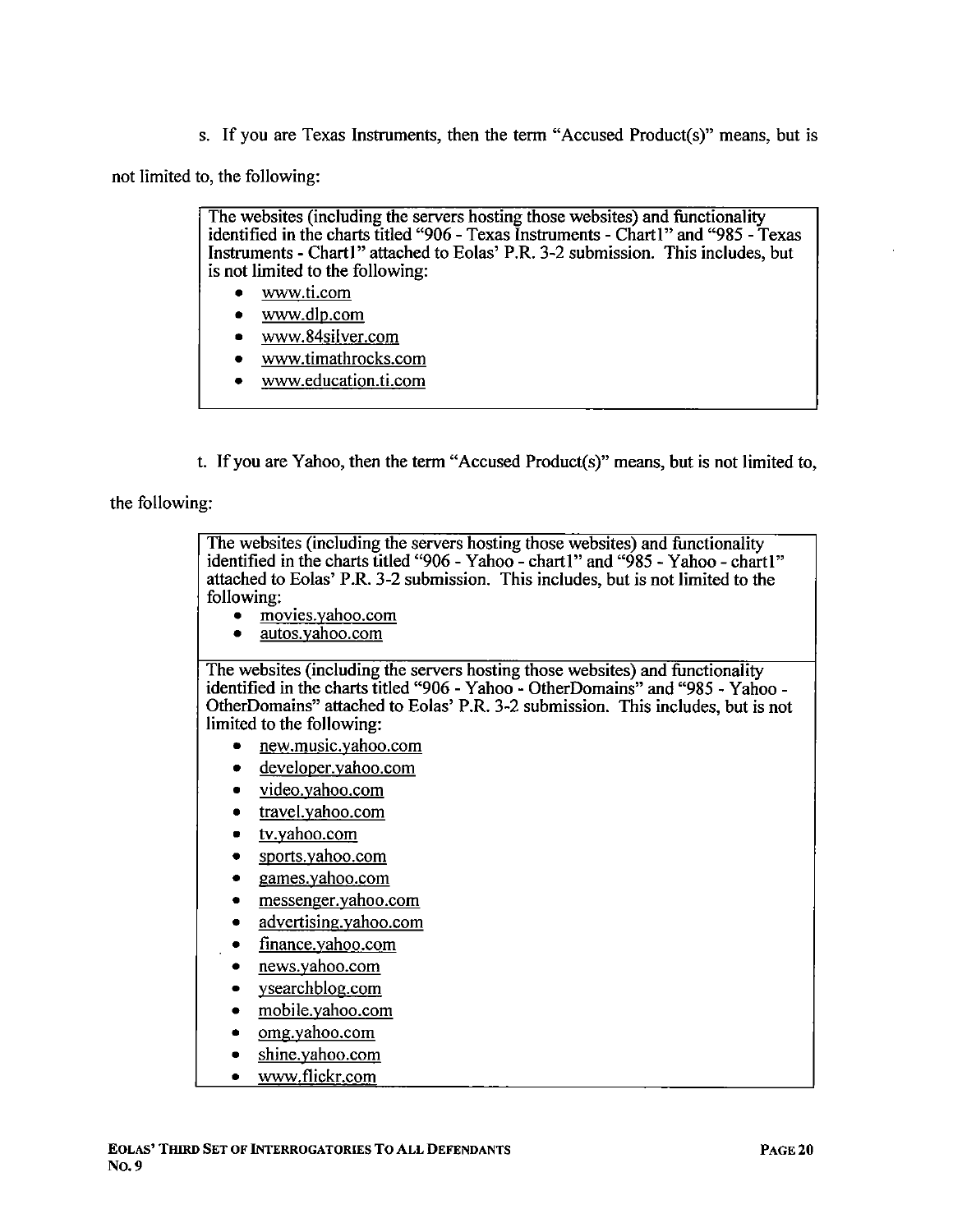- . sel fcare.hotiobs. vahoo.com
- . securitv.vahoo.com
- . maiI.vahoo.com
- . answers.vahoo.com

Yahoo Search Suggest functionality (including the servers hosting it) as identified in the chart titled  $\frac{1666}{1285}$  - Yahoo - Search Suggest" attached to Eolas' P.R. 3-2 submission.

Yahoo Mail (including the servers hosting it) as identified in the chart titled "985 -Yahoo - Mail" attached to Eolas' P.R. 3-2 submission.

Yahoo Maps (including the servers hosting it) as identified in the chart titled "985 - Yahoo - Maps" attached to Eolas' P.R. 3-2 submission.

My Yahoo (including the servers hosting it) as identified in the chart titled "985 - Yahoo - My Yahoo" attached to Eolas' P.R. 3-2 submission.

u. If you are YouTube, then the term "Accused Product(s)" means, but is not

limited to, the following:

The websites (including the servers hosting those websites) and functionality identified in the charts titled "906 - Y ouTube - youtube.com" and "985 - Y ouTube - youtube.com" attached to Eolas' P.R. 3-2 submission. This includes, but is not limited to the following:

ww.voutube.com

YouTube Search Suggest functionality (including the servers hosting it) as identified in the chart titled "985 - YouTube - Search Suggest" attached to Eolas' P.R. 3-2 submission.

The YouTube HTML5 video player as identified in the chart title "985 - YouTube" - HTML5" attached to Eolas' P.R. 3-2 submission.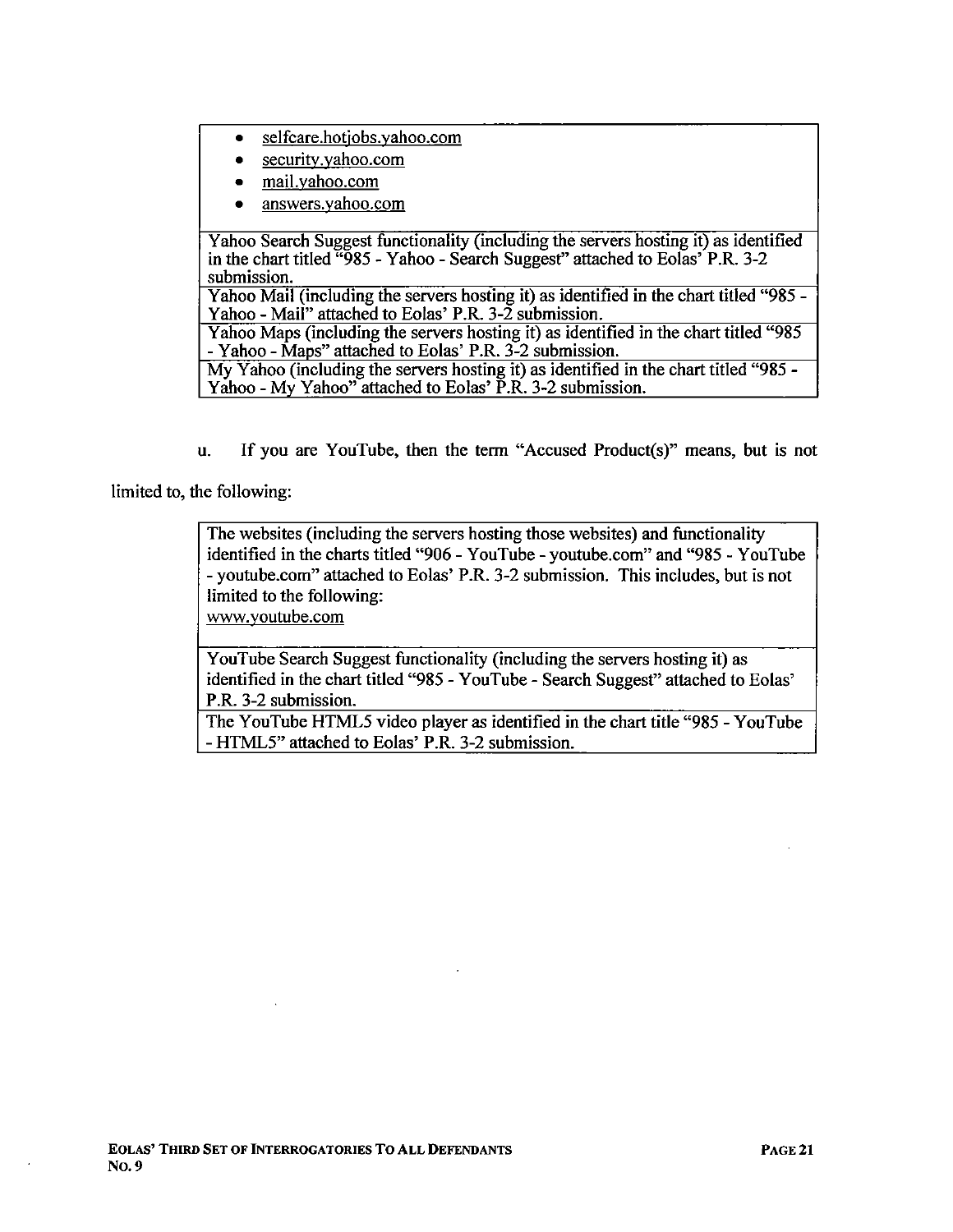#### II. INTERROGATORIES

#### INTERROGATORY NO.9:

Separately, for each Accused Product that is a website, identify the costs incurred by you for the following: the creation of the website, maintenance of the website (on a month-to-month basis from October 2003 onward), the purchase and maintenance of things used to make the website available to the public (including, but not limited to, software, hardware, servers, internet access, cables, and facilities), and research and development efforts directed towards the website.

The costs identified in your response should include, but are not limited to, labor costs, the cost of materials, costs of services performed by third-parties at your direction, and costs of materials provided by third-parties at your direction.

Your answer should identify documents related to same (by bates range) and the person(s) most knowledgeable about your response to this interrogatory.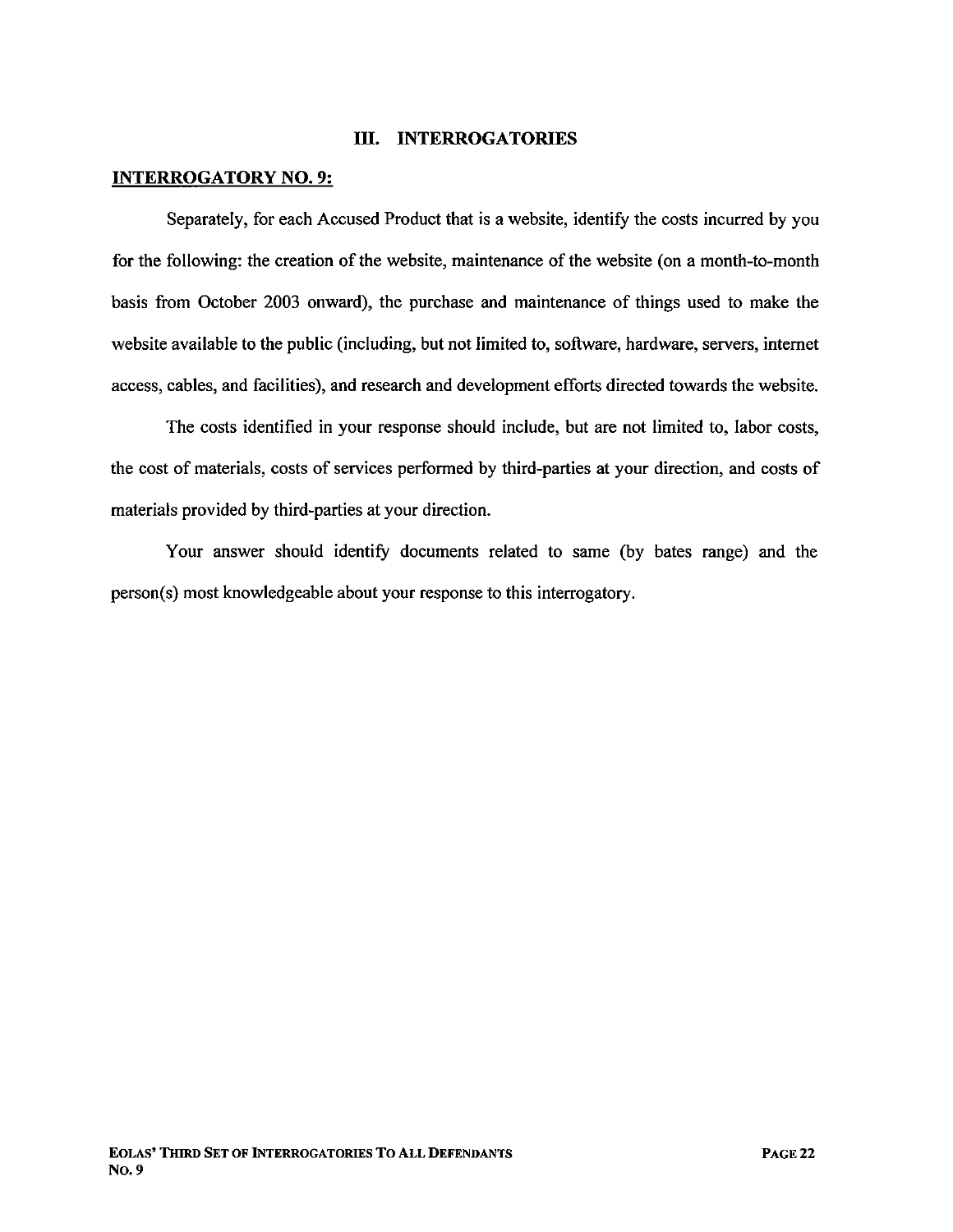Dated: November 1, 2010 MCKOOL SMITH, P.C.

/s/ Josh Budwin Mike McKool Lead Attorney Texas State Bar No. 13732100 mmckoolíamckoolsmith.com Douglas Cawley Texas State Bar No. 04035500 dcawley@mckoolsmith.com MCKOOL SMITH, P.C. 300 Crescent Court, Suite 1500 Dallas, Texas 75201 Telephone: (214) 978-4000 Telecopier: (214) 978-4044

Sam F. Baxter Texas State Bar No. 01938000 sbaxter@mckoolsmith.com MCKOOL SMITH, P.C. 104 E. Houston St., Ste. 300 P.O. Box 0 Marshall, Texas 75670 Telephone: (903) 923-9000 Telecopier: (903) 923-9095

Kevin L. Burgess Texas State Bar No. 24006927 kburgessíamckoolsmith.com Steven J. Pollinger Texas State Bar No. 24011919 spollinger@mckoolsmith.com Josh W. Budwin Texas State Bar No. 24050347 jbudwin@mckoolsmith.com Matt Rappaport Texas State Bar No. 24070472 mrappaport@mckoolsmith.com MCKOOL SMITH, P.C. 300 West Sixth Street, Suite 1700 Austin, Texas 78701 Telephone: (512) 692-8700 Telecopier: (512) 692-8744

#### ATTORNYS FOR PLAINTIFF EOLAS TECHNOLOGIES INC.